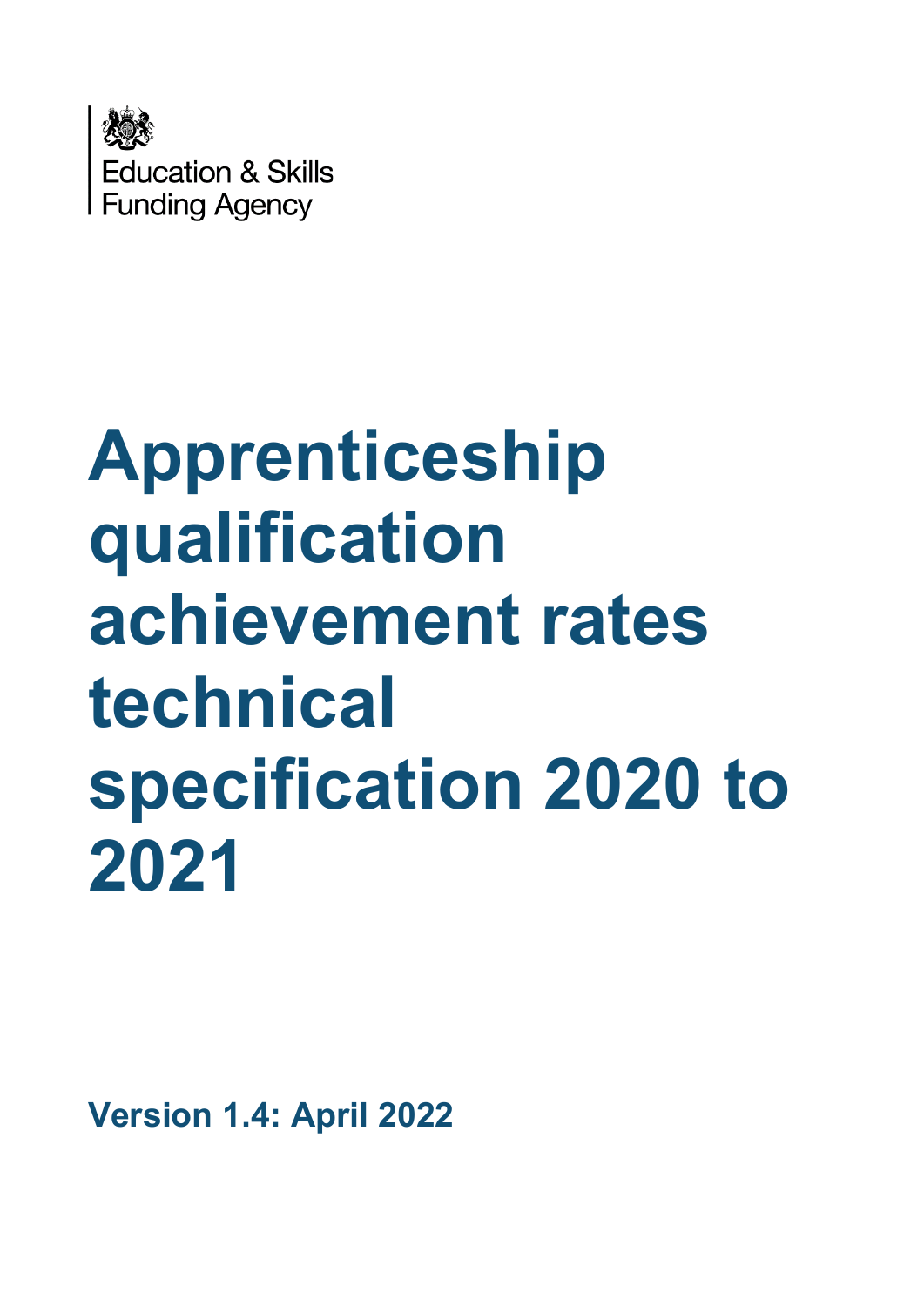## **Contents**

| Introduction and purpose of document                                      | 3                       |
|---------------------------------------------------------------------------|-------------------------|
| Understanding the terminology                                             | 3                       |
| Changes since the publication of 2020 to 2021 version 1.3 in January 2022 | 3                       |
| Changes from 2019 to 2020                                                 | 3                       |
| <b>Apprenticeship QAR methodology</b>                                     | $\overline{\mathbf{4}}$ |
| <b>Exclusions from apprenticeship QARs</b>                                | 5                       |
| <b>Processing standard files</b>                                          | 8                       |
| Process flow diagram                                                      | 8                       |
| Identifying apprenticeship aims                                           | 9                       |
| Processing learner reference number changes                               | 9                       |
| Matching programme aims across years                                      | 10                      |
| Identifying overdue continuing aims and planned breaks                    | 11                      |
| <b>QAR</b> calculations                                                   | 13                      |
| <b>Further Information</b>                                                | 13                      |
| <b>Contents of the QAR dataset</b>                                        | 15                      |
| Calculating the hybrid end year                                           | 25                      |
| Step 1                                                                    | 25                      |
| Step 2                                                                    | 27                      |
| <b>Further examples</b>                                                   | 28                      |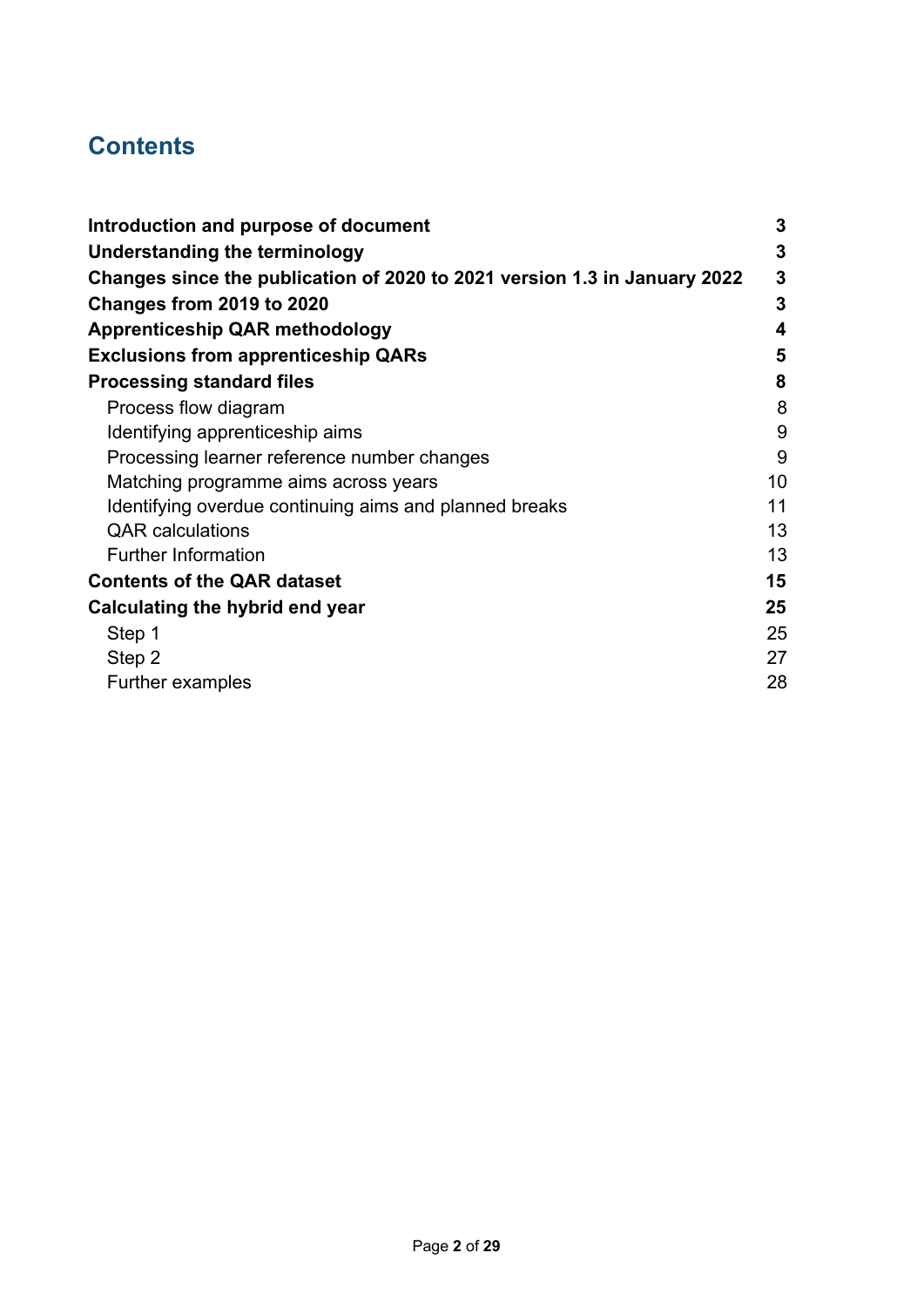# <span id="page-2-0"></span>**Introduction and purpose of document**

- 1. This document provides technical information about how we process information provided in the Individualised Learner Record (ILR) data collection to produce the qualification achievement rates (QAR) dataset.
- 2. This dataset produces the apprenticeship 2020 to 2021 QAR products. This document also provides information about how we generate the information in the QAR dashboard.
- 3. Please read this document alongside the [ILR standard file specifications and](https://www.gov.uk/government/publications/sfa-ilr-standard-file-specifications-and-reference-data)  [reference data documents](https://www.gov.uk/government/publications/sfa-ilr-standard-file-specifications-and-reference-data) and the 2020 to 2021 [QAR business rules.](https://www.gov.uk/government/publications/qualification-achievement-rates-qar-2020-to-2021)

# <span id="page-2-1"></span>**Understanding the terminology**

- 4. The terms 'we' and 'ESFA' refer to the 'Education and Skills Funding Agency' and associated staff.
- 5. When we refer to 'you' or 'providers', this includes colleges, training organisations, local authorities and employers that receive funding from us.
- 6. Unless otherwise stated, we refer to apprenticeship frameworks and standards in this document as an 'apprenticeship'.

# <span id="page-2-2"></span>**Changes since the publication of 2020 to 2021 version 1.3 in January 2022**

7. Additional clarification at paragraph 9, for standards with an actual end year of 2019 (the academic year AchDate was introduced for standards), we do not use achievement year to calculate the Hybrid End Year, this is to account for the crossover between academic years.

# <span id="page-2-3"></span>**Changes from 2019 to 2020**

8. Timely Qualification Achievement Rates will not be calculated for 2020 to 2021. We have also clarified how we use R04 data in the QAR data set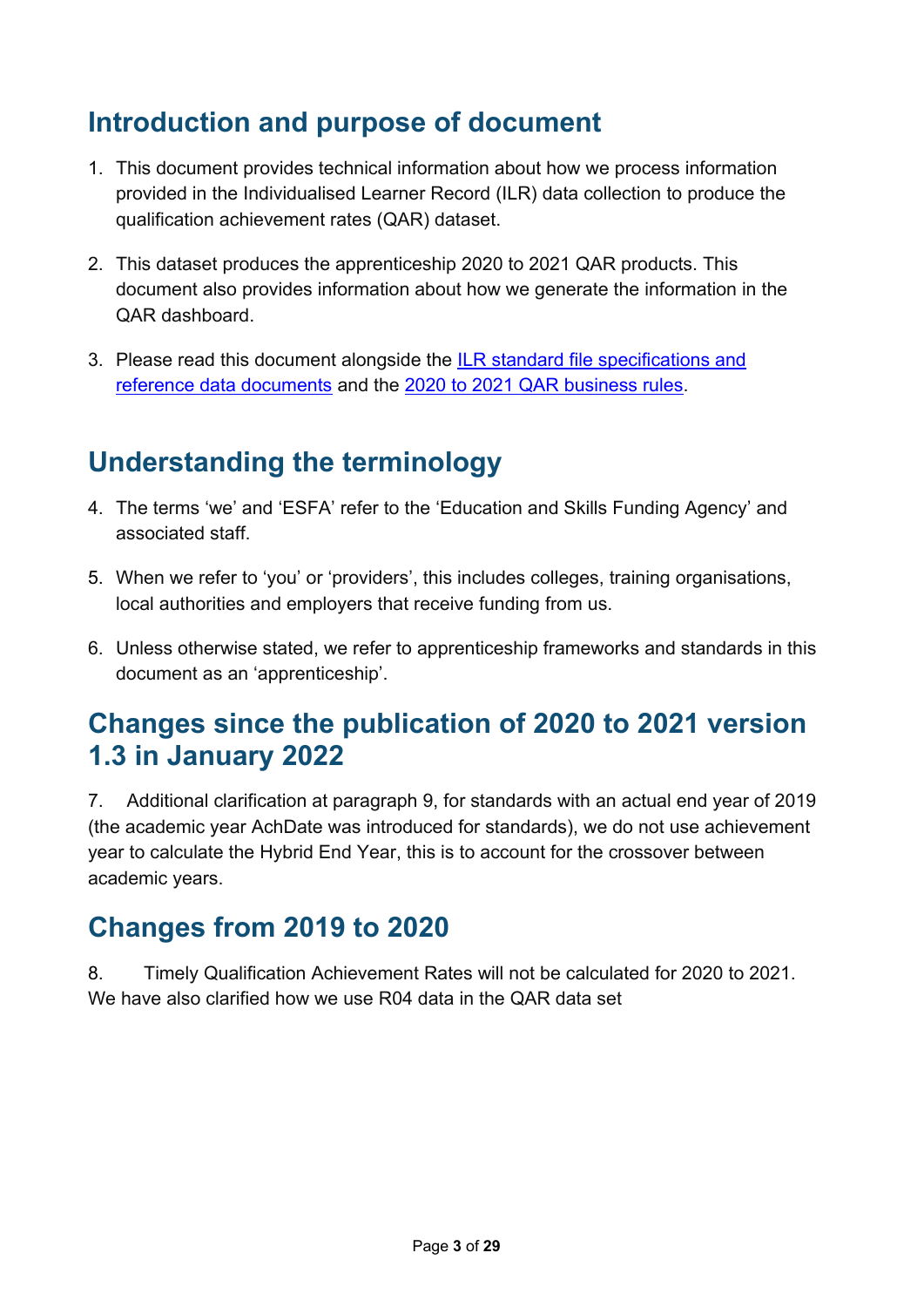# <span id="page-3-0"></span>**Apprenticeship QAR methodology**

9. We base the overall QAR on the hybrid end year, which is the later of:

- the achievement year of an apprenticeship
- the actual end year of an apprenticeship
- the planned end year of an apprenticeship
- the reporting year

We only use the achievement year for apprenticeship standards on funding model 36. In addition, we include the reporting year to capture those overdue continuing learning aims, overdue planned breaks or late completions recorded in the following funding year (up to R04). See paragraph [422](#page-24-2) for further details on how we calculate the hybrid end year.

For standards with an actual end year of 2019 (the academic year AchDate was introduced for standards), we do not use achievement year to calculate the Hybrid End Year, this is to account for the crossover between academic years.

- 10.The apprenticeships included in the 2020 to 2021 overall QAR are those with a hybrid end year of 2020 to 2021.
- 11.There can be a delay between completing an apprenticeship and the notification of the achievement. To account for this delay and to ensure all relevant leavers are included, we use information from the 2021 to 2022 R04 ILR to identify apprenticeships with a planned end date in 2020 to 2021. If you update records in your 2021 to 2022 R04 return that you submitted in your 2020 to 2021 R14 return, then we will use the R04 record to determine your QAR.
- 12.The [business rules](https://www.gov.uk/government/publications/qualification-achievement-rates-qar-2020-to-2021) describe how we calculate the QAR and which apprenticeships will not be included in the QAR calculations.
- 13.We exclude some apprenticeships from QARs to ensure the results are more credible and appropriate. The reasons include (and this is not an exhaustive list):
	- if circumstances affect QARs where we have agreed an exception (for example, if the learner transferred to new provision due to intervention from us)
	- if we do not fund the apprenticeship
	- if the apprentice has transferred to another apprenticeship within 120 days of finishing the old apprenticeship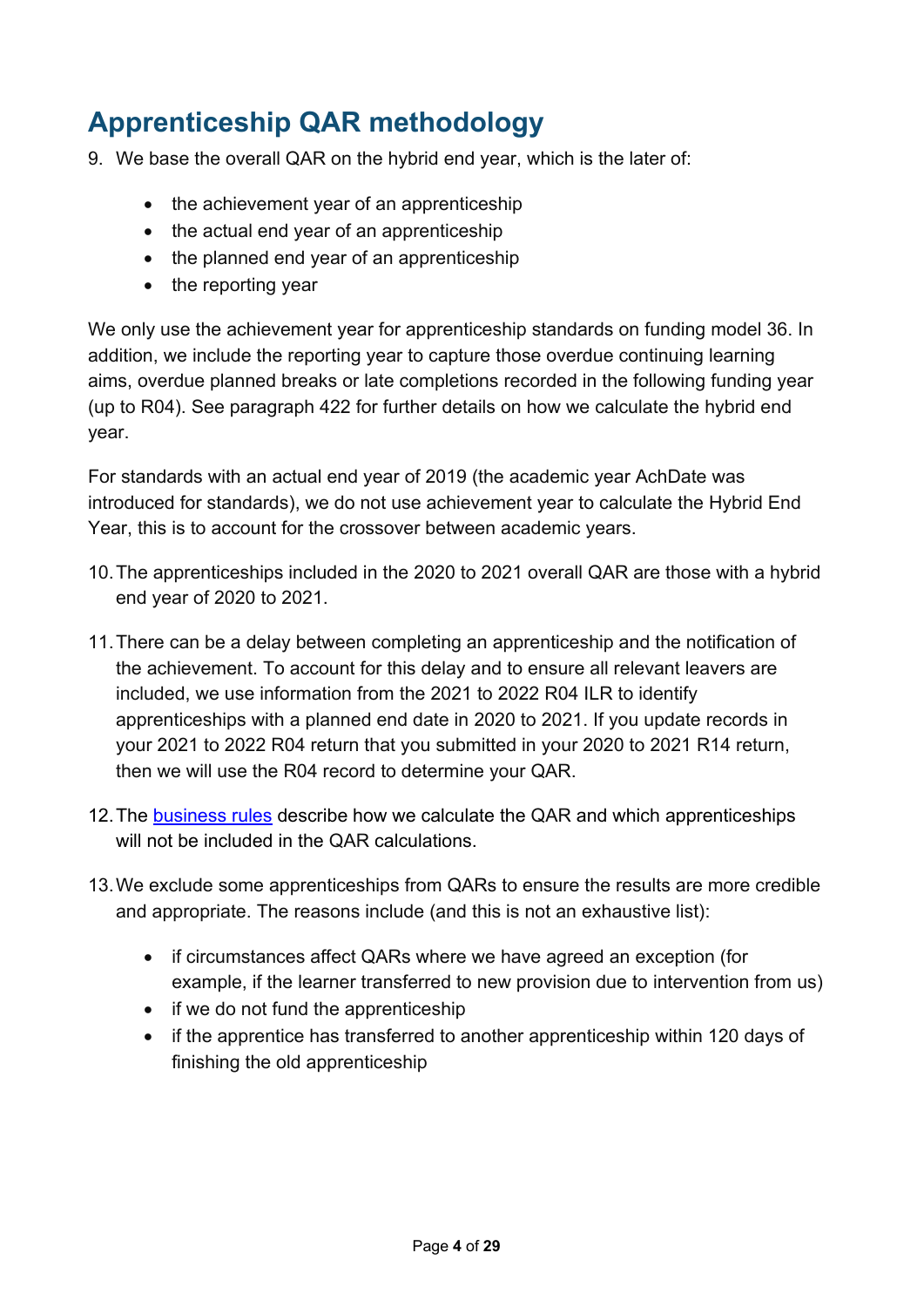# <span id="page-4-0"></span>**Exclusions from apprenticeship QARs**

14.The table below describes the scenarios where we exclude apprenticeships. The definition of the derived variables below are in [ILR standard file specifications and](https://www.gov.uk/government/publications/sfa-ilr-standard-file-specifications-and-reference-data)  [reference data documents.](https://www.gov.uk/government/publications/sfa-ilr-standard-file-specifications-and-reference-data)

| <b>Description</b>                                                                                         | Rules for identifying the excluded apprenticeship                                                                                                                                                                                                                                                               |  |
|------------------------------------------------------------------------------------------------------------|-----------------------------------------------------------------------------------------------------------------------------------------------------------------------------------------------------------------------------------------------------------------------------------------------------------------|--|
| An apprentice has transferred to a<br>new provider because of intervention<br>from us.                     | Programme aims where D_SuccessRateStatus is 10 (Learner has<br>transferred to a new provider forced by ESFA intervention or to<br>support a specific government strategy) and Withdrawal Reason is<br>not 41 (Transfer to another provider to undertake learning that meets<br>a specific government strategy). |  |
| An apprentice has transferred to a<br>new provider due to college merger.                                  | Programme aims where Withdrawal Reason is 47 (Learner has<br>transferred to another provider due to college merger), and the<br>Learning Actual End Date is less than the Learning Start Date on<br>the new UKPRN (matching on Unique Learning Number).                                                         |  |
|                                                                                                            | The Learning Start Date on the new UKPRN must be within 30 days<br>or less than the Learning Actual End Date on the original UKPRN.                                                                                                                                                                             |  |
| For the overall QAR, where an<br>apprentice has transferred to a<br>different apprenticeship with the same | Programme aims where D_SuccessRateStatus is 8 (Learner has<br>transferred to a new programme at the same provider) and the<br>Learning Actual End Date is before 1 August of the relevant year.                                                                                                                 |  |
| provider.                                                                                                  | Where an apprentice has transferred to a different apprenticeship, as<br>above, the Learning Start Date for the new apprenticeship<br>programme (matching on Unique Learner Number and UKPRN) must<br>be 120 days or less than the Learning Actual End Date of the<br>original programme.                       |  |
|                                                                                                            | We will not exclude transfers from apprenticeships to other learning<br>aims.                                                                                                                                                                                                                                   |  |
| For the overall QAR, where an<br>apprentice has temporarily withdrawn                                      | Programme aims where D_SuccessRateStatus is 11 (Learner is<br>taking a planned break from learning).                                                                                                                                                                                                            |  |
| from the apprenticeship due to an<br>agreed break in learning.                                             | Under certain circumstances, we do not exclude programme aims<br>where the learner has temporarily withdrawn from the aim due to an<br>agreed break in learning. See paragraphs 28 to 35.                                                                                                                       |  |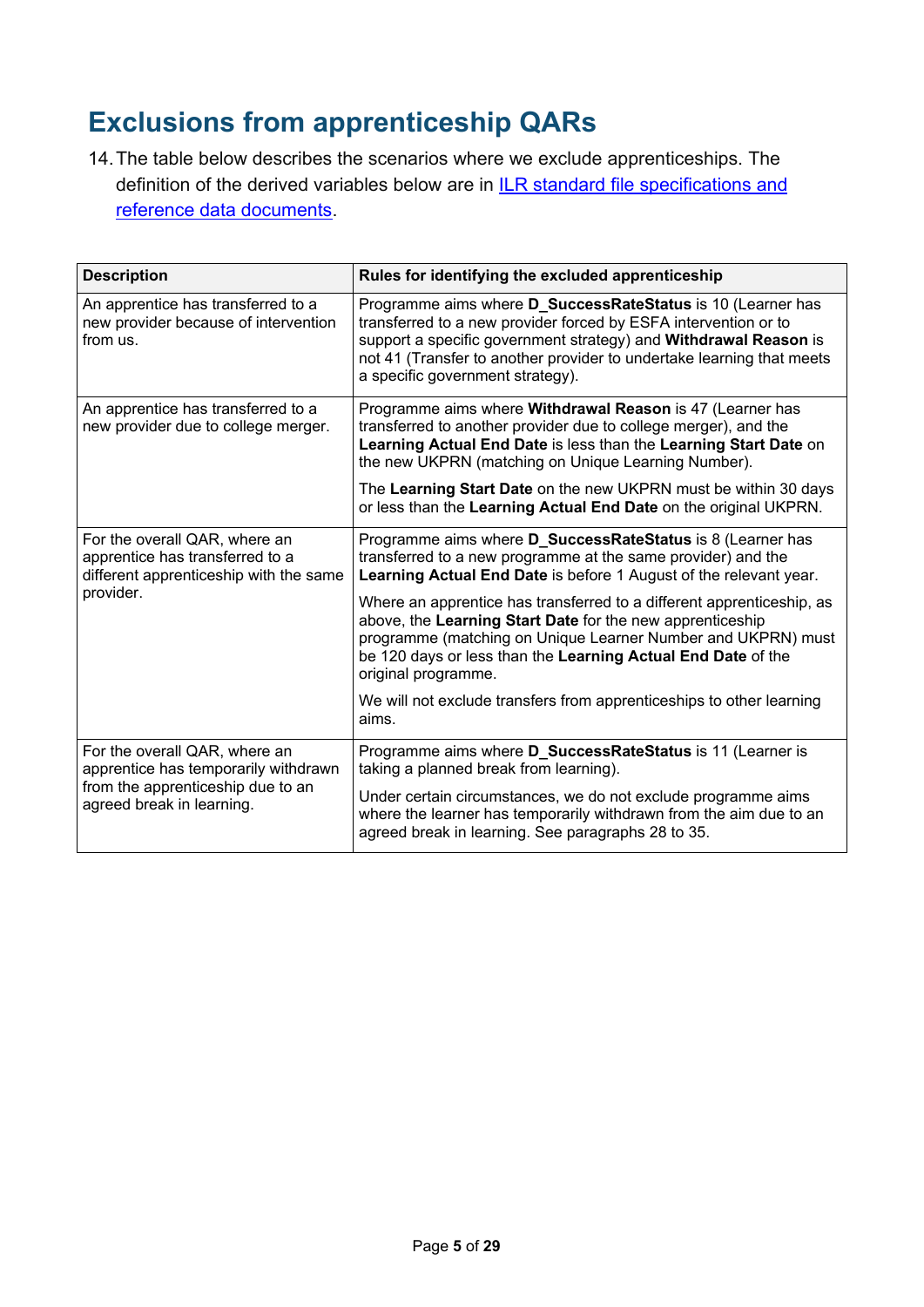| <b>Description</b>                                                                                                                                                                                                                            | Rules for identifying the excluded apprenticeship                                                                                                                                                                                                                                                                                                                                                                                                                                                                                                                                                                                                                                                                                                                                                                                                                                                                                                                                                                                                                                                                                                                                                                                                                                                                                                   |
|-----------------------------------------------------------------------------------------------------------------------------------------------------------------------------------------------------------------------------------------------|-----------------------------------------------------------------------------------------------------------------------------------------------------------------------------------------------------------------------------------------------------------------------------------------------------------------------------------------------------------------------------------------------------------------------------------------------------------------------------------------------------------------------------------------------------------------------------------------------------------------------------------------------------------------------------------------------------------------------------------------------------------------------------------------------------------------------------------------------------------------------------------------------------------------------------------------------------------------------------------------------------------------------------------------------------------------------------------------------------------------------------------------------------------------------------------------------------------------------------------------------------------------------------------------------------------------------------------------------------|
| Apprenticeships where the learner has<br>withdrawn from the apprenticeship<br>within the funding qualifying period,<br>and has not achieved the learning<br>aim.                                                                              | Programme aims where:<br>the planned duration is 168 days or more<br>the actual duration is less than 42 days; and<br>the Completion Status is 3 (Withdrawal); and<br>$\bullet$<br>the Restart Indicator is 0 (Not a Restart)<br>$\bullet$                                                                                                                                                                                                                                                                                                                                                                                                                                                                                                                                                                                                                                                                                                                                                                                                                                                                                                                                                                                                                                                                                                          |
| We exclude apprentices who restarted<br>with the same provider in this<br>exclusion rule, as the original instance<br>of learning will have passed the<br>funding qualifying period.<br>This does not apply to trailblazer pilot<br>standards | Programme aims where:<br>the planned duration is between 14 and 167 days<br>$\bullet$<br>the actual duration is less than 14 days; and<br>$\bullet$<br>the Completion Status is 3 (Withdrawal); and<br>$\bullet$<br>the Restart Indicator is 0 (Not a Restart)<br>$\bullet$<br>Programme aims where:<br>the planned duration is 168 days or more<br>$\bullet$<br>the actual duration is less than 42 days; and<br>$\bullet$<br>the Completion Status is 3 (Withdrawal); and<br>$\bullet$<br>the Restart Indicator is 1 (Restart); and<br>$\bullet$<br>the new Learning Start Date is greater than the<br>$\circ$<br>original Learning Actual End Date of the<br>apprenticeship on the original UKPRN<br>Programme aims where:<br>the planned duration is between 14 and 167 days<br>$\bullet$<br>the actual duration is less than 14 days; and<br>$\bullet$<br>the Completion Status is 3 (Withdrawal); and<br>$\bullet$<br>the Restart Indicator is 1 (Restart); and<br>$\bullet$<br>the new Learning Start Date is greater than the<br>$\circ$<br>original Learning Actual End Date of the<br>apprenticeship on the original UKPRN<br>The planned duration of the aim, in days, is the difference between<br>the Learning Start Date and the Learning Planned End Date.<br>The actual duration of the aim, in days, is the difference between the |
|                                                                                                                                                                                                                                               | Learning Start Date and the Learning Actual End Date.                                                                                                                                                                                                                                                                                                                                                                                                                                                                                                                                                                                                                                                                                                                                                                                                                                                                                                                                                                                                                                                                                                                                                                                                                                                                                               |
| Apprenticeships with a planned end<br>date after the last day of the QAR<br>reporting period (31 July 2021).                                                                                                                                  | Programme aims where the Learning Planned End Date is later than<br>31 July 2021.                                                                                                                                                                                                                                                                                                                                                                                                                                                                                                                                                                                                                                                                                                                                                                                                                                                                                                                                                                                                                                                                                                                                                                                                                                                                   |
| Apprenticeships with a learning start<br>date before the effective from date of<br>the aim in LARS.<br>This only applies to apprenticeship                                                                                                    | Programme aims where the Learning Start Date is earlier than the<br><b>Effective From Date</b> of the apprenticeship standard as recorded in<br>LARS.                                                                                                                                                                                                                                                                                                                                                                                                                                                                                                                                                                                                                                                                                                                                                                                                                                                                                                                                                                                                                                                                                                                                                                                               |
| standards.                                                                                                                                                                                                                                    |                                                                                                                                                                                                                                                                                                                                                                                                                                                                                                                                                                                                                                                                                                                                                                                                                                                                                                                                                                                                                                                                                                                                                                                                                                                                                                                                                     |
| Apprenticeships that we do not fund.                                                                                                                                                                                                          | Programme aims where the Funding Model is equal to 99 (No ESFA<br>funding) in all years.                                                                                                                                                                                                                                                                                                                                                                                                                                                                                                                                                                                                                                                                                                                                                                                                                                                                                                                                                                                                                                                                                                                                                                                                                                                            |
|                                                                                                                                                                                                                                               | We will exclude all trailblazer pilot standards without a net employer<br>contribution payment recorded (i.e. any payments minus<br>reimbursements). We calculate this for programme aims where the<br>Funding model is 81 (Other Adult) and the sum of all payment records<br>minus all reimbursement repayment records is equal to zero.                                                                                                                                                                                                                                                                                                                                                                                                                                                                                                                                                                                                                                                                                                                                                                                                                                                                                                                                                                                                          |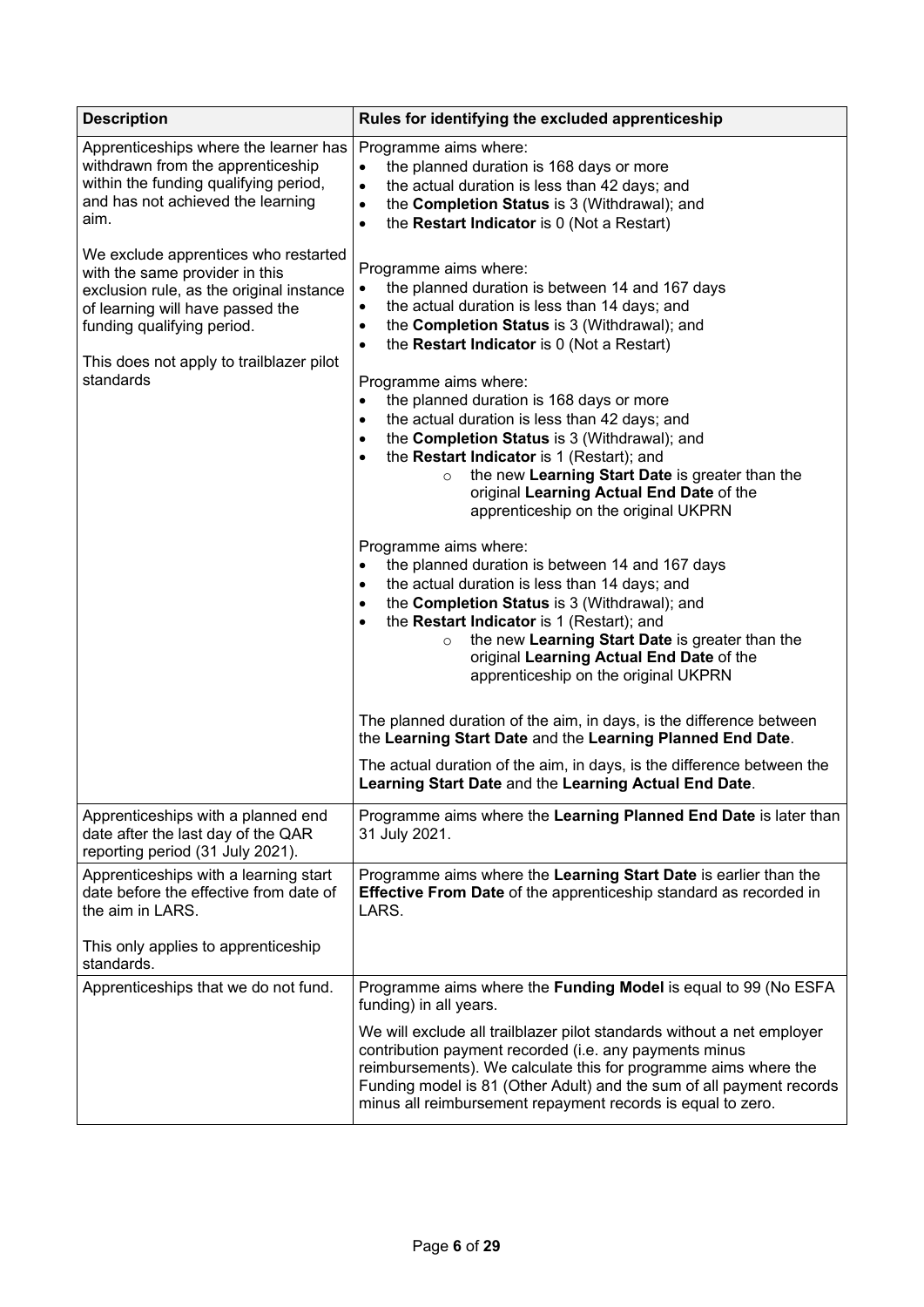| <b>Description</b>                                                                                                                                                        | Rules for identifying the excluded apprenticeship                                                                                                                                                                                                                                                                               |
|---------------------------------------------------------------------------------------------------------------------------------------------------------------------------|---------------------------------------------------------------------------------------------------------------------------------------------------------------------------------------------------------------------------------------------------------------------------------------------------------------------------------|
| Changes to records previously<br>submitted 2 or more years ago.<br>The example given is for<br>apprenticeships reported in 2019 to<br>2020. The exclusion also applies to | For apprenticeships reported in the 2019 to 2020 ILR, that were<br>previously reported in the 2017 to 2018 ILR or earlier, and not<br>reported in the 2018 to 2019 ILR. Where<br>the actual or planned end dates are not in 2019 to 2020 or later<br>the apprenticeship was first reported complete in the 2019 to 2020<br>ILR. |
| apprenticeships reported in 2018 to<br>2019 or 2017 to 2018 that meet the<br>same conditions for the corresponding<br>earlier years.                                      | The record is not an update to an apprenticeship that would otherwise<br>have been an overdue planned break counted in the 2019 to 2020<br>hybrid end year.<br>This applies only to 2019 to 2020 and previous years.                                                                                                            |
| Former Employer Ownership Pilot<br>learning aims.                                                                                                                         | Programme aims where any Learning Delivery Monitoring Code is<br>351 (Former Employer Ownership Pilot Provision)                                                                                                                                                                                                                |
| SILR exclusion                                                                                                                                                            | Aims in the <b>QAR</b> business rules that do not meet the definition of an<br>apprenticeship programme aim.                                                                                                                                                                                                                    |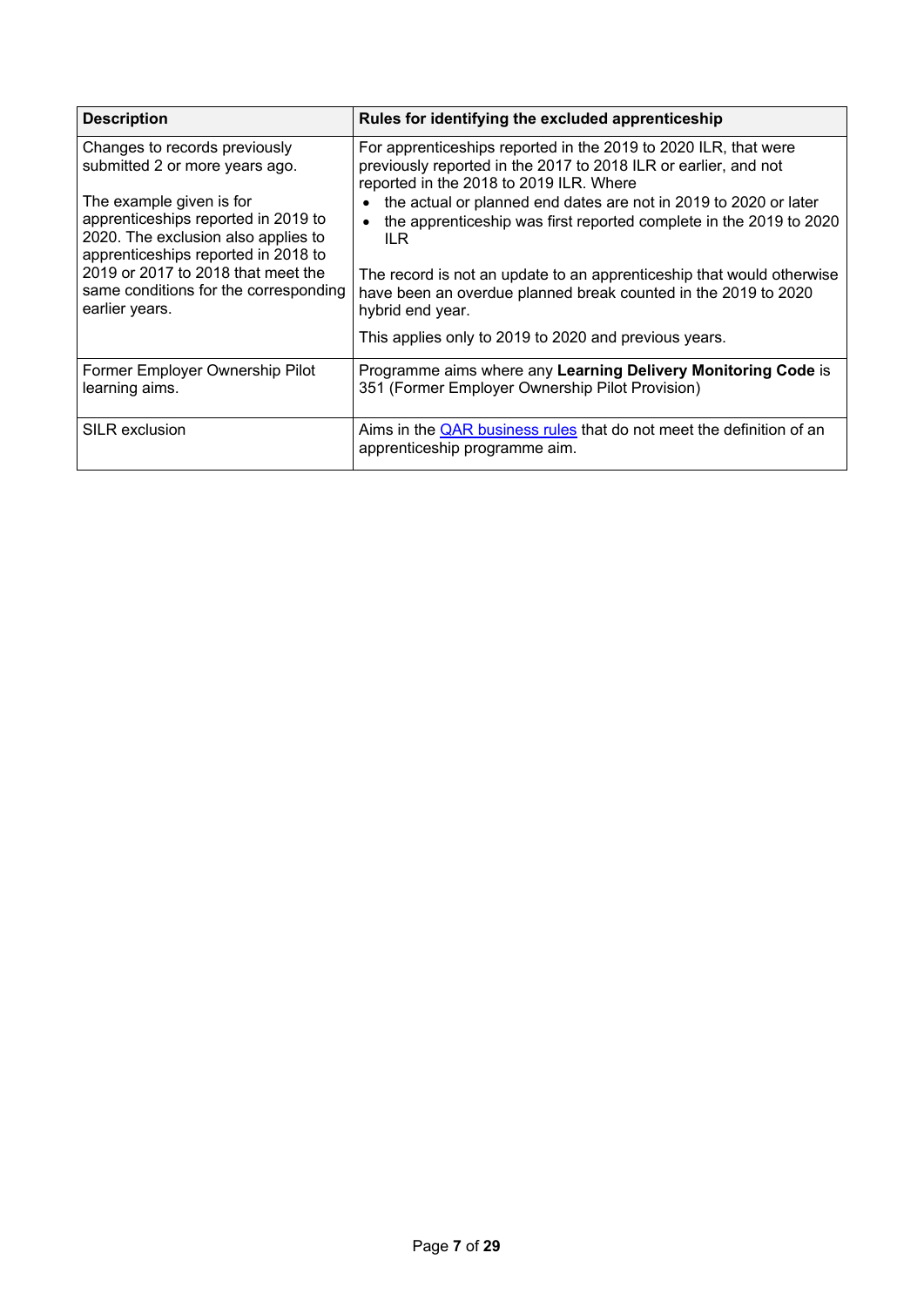# <span id="page-7-0"></span>**Processing standard files**

## <span id="page-7-1"></span>**Process flow diagram**

15.This flow diagram below shows how we process ILR information for multiple funding years to produce the QAR dataset, which is the source of the information used for the QAR dashboard.

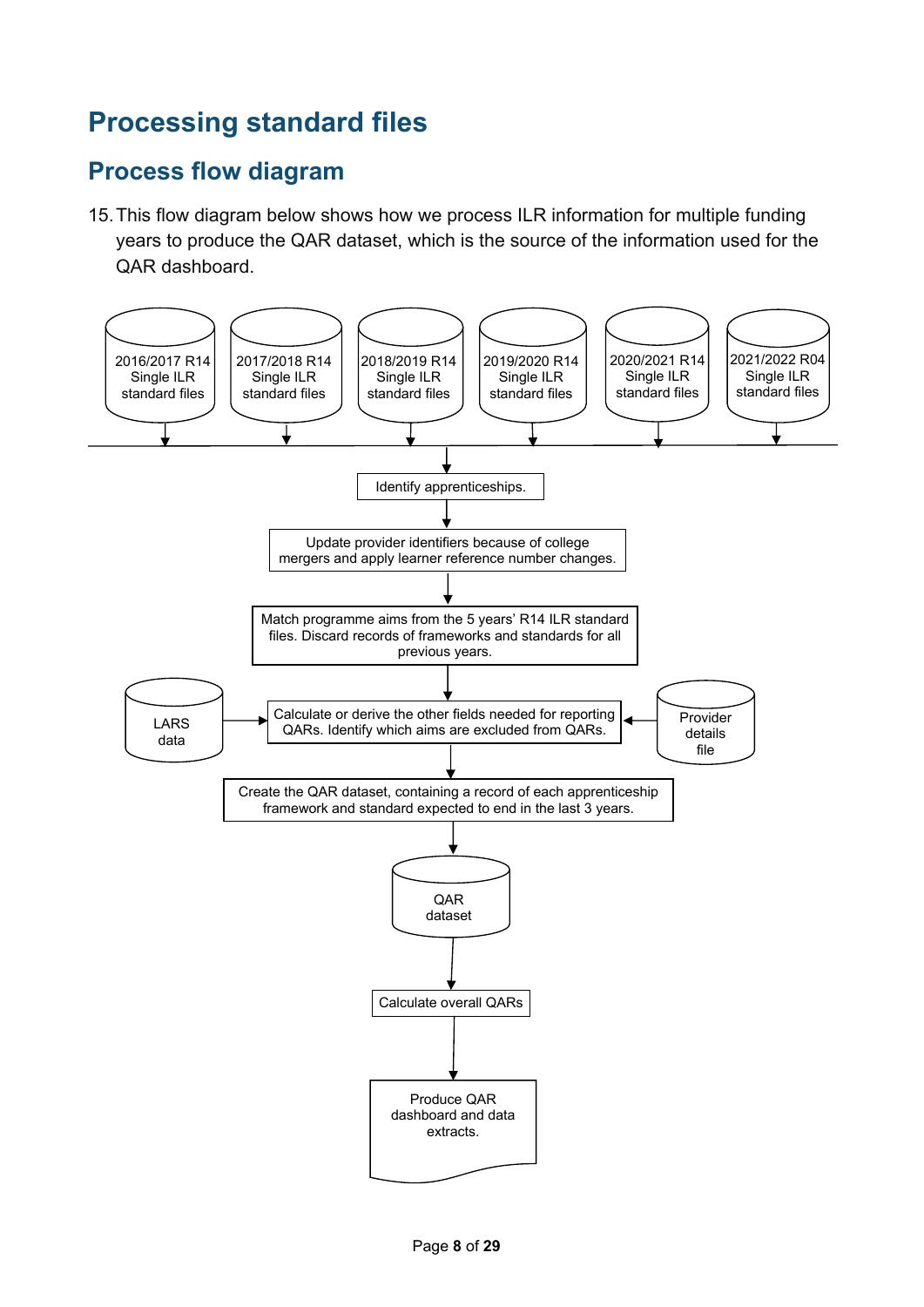## <span id="page-8-0"></span>**Identifying apprenticeship aims**

- 16.We identify apprenticeship programme aims in the ILR dataset by using **Aim Type** is 1 (Programme aim) and **Programme Type** is 2, 3, 10, 20, 21, 22, 23 or 25, as set out in the ILR standard file specification document.
- 17.We use the component aims of an apprenticeship framework programme to determine whether you have subcontracted the competency aim. We add this information to the programme aim, although we exclude the component aims of the programme from the achievement rates dataset. As in previous years, we will not report the subcontractor for apprenticeship standard programmes.
- 18.We identify the component aims of an apprenticeship in the ILR dataset by using **Aim Type** is 3 (component aim) and **Programme Type** is 2, 3, 10, 20, 21, 22, 23 or 25, as set out in the ILR standard file specification document.

## <span id="page-8-1"></span>**Processing learner reference number changes**

- 19.Providers assign the Learner reference number and we use this number to match aims across years.
- 20.If, for any reason, a learner's Learner reference number changes, either within a funding year or between years, then you must record this using the Learner reference number in previous year field.
- 21.We use the information in the Learner reference number in the previous year field to change the Learner reference number for previous years to the latest Learner reference number. We keep the original Learner reference number in the QAR dataset in the LearnRefNumber\_Orig field.
- 22.If you do not return the Learner reference number in previous year field when there has been a change, then the process of matching aims does not work correctly. This creates 2 records in the QAR dataset for the same aim: one using the old Learner reference number and one using the new Learner reference number. Where the aim from the earlier year's ILR file does not have any achievement data, this will reduce your QAR.
- 23.If you use the Learner reference number in previous year field when there **has not** been a change in the learner's Learner reference number, then this will prevent us from correctly matching that learner's aims.
- 24.You **must** remove the data from this field between years, as detailed in the [ILR](https://www.gov.uk/government/collections/individualised-learner-record-ilr)  [specification,](https://www.gov.uk/government/collections/individualised-learner-record-ilr) otherwise the learners will not match correctly.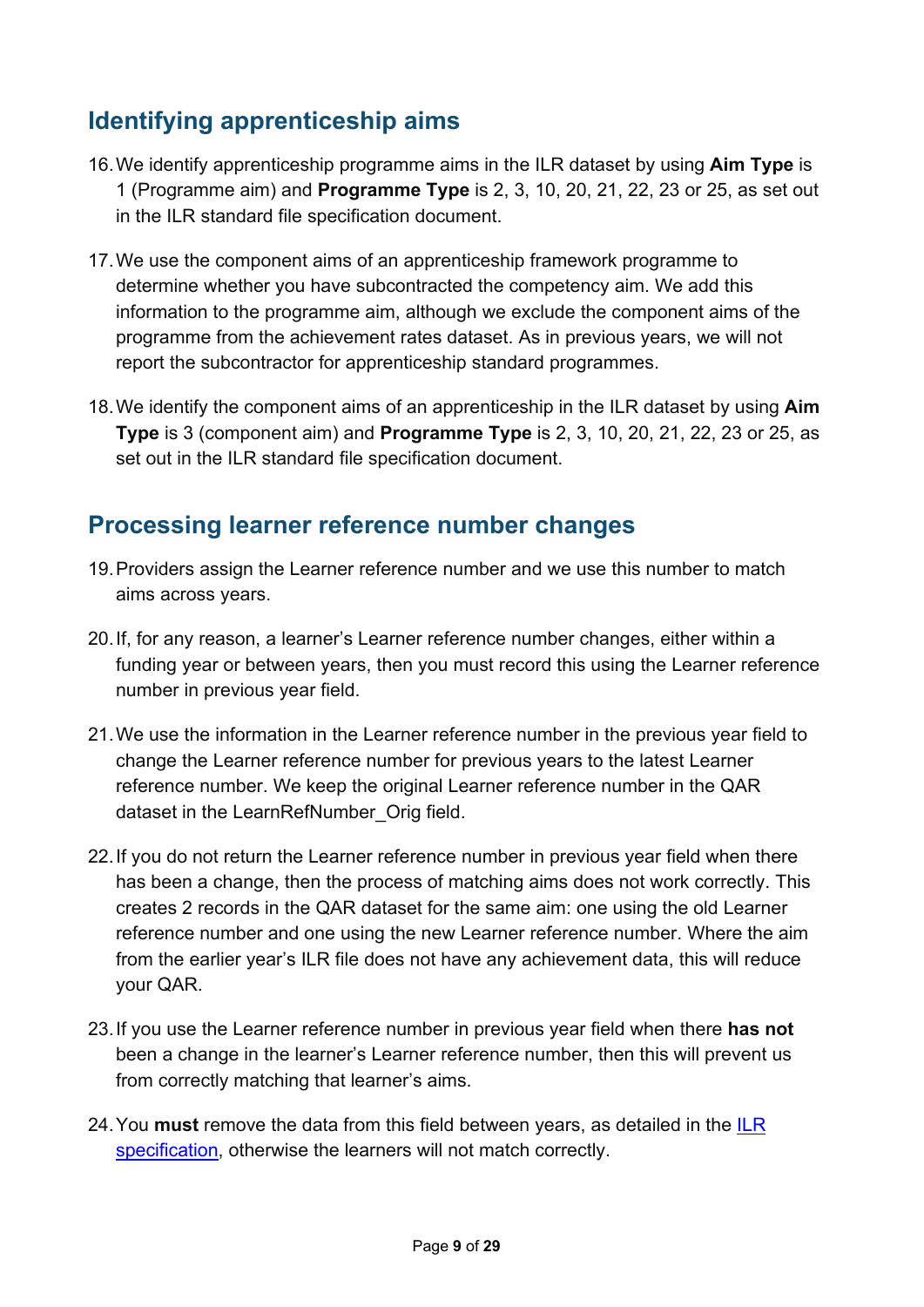#### **Example:**

Learner A has a Learner reference number of 'LNA1234' in 2018 to 2019. Due to a change in the provider's management information system, Learner A has a new Learner reference number in 2019 to 2020 of 'LRA9876'. For QARs to match correctly, you must record the references as follows:

- In 2018 to 2019:
	- Learner reference number = LNA1234
	- Learner reference number in previous year is not returned
- In 2019 to 2020:
	- Learner reference number = LRA9876
	- Learner reference number in previous year = LNA1234
- In 2020 to 2021:

•

- Learner reference number = LRA9876
- Learner reference number in previous year is not returned (2019/20 QAR cannot match if reported in R04)

### <span id="page-9-0"></span>**Matching programme aims across years**

- 25.Many apprenticeship programmes take more than one year to complete, meaning that the same programme aim for an apprentice can appear in more than one ILR file.
- 26.We use various combinations of variables to ensure we match the correct records across years. We match the UKPRN, Learner reference number, Programme type and Framework code or Standard code together with the following combinations, in the following sequence:
	- Learning start date, Learning planned end date and Learning actual end date
	- Learning start date and Learning planned end date
	- Learning start date and Learning actual end date
	- Learning start date

We do not include apprenticeship pathway code in this combination.

27.Once we have matched programme aim records, we discard those from previous years, leaving just the latest information for each programme aim in the QAR dataset.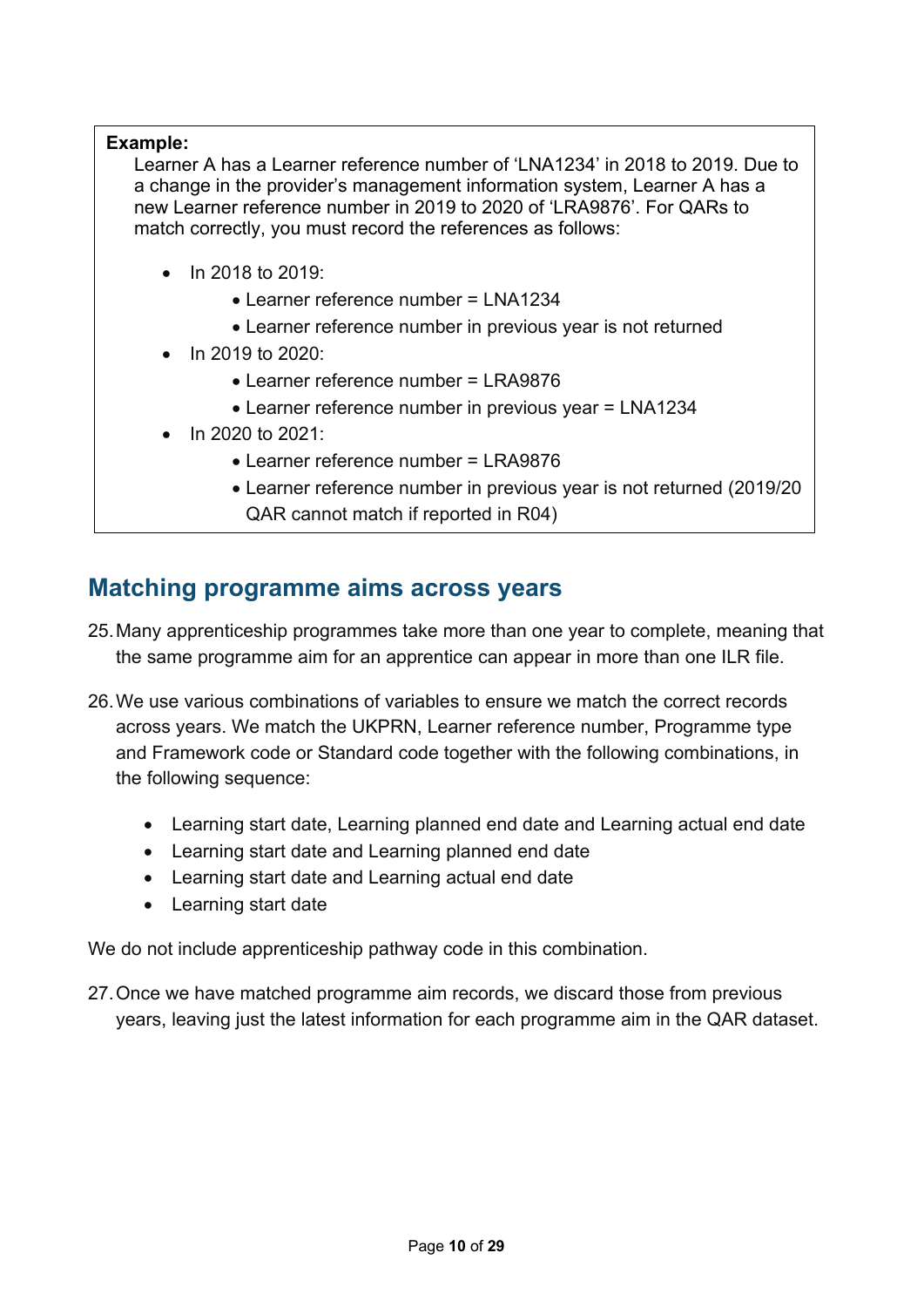## <span id="page-10-0"></span>**Identifying overdue continuing aims and planned breaks**

28.Continuing learning aims (with a Completion status of 1 'The learner is continuing or intending to continue the learning activities leading to the learning aim') in the R14 ILR return for a funding year, that do not have a corresponding record in the following funding year, are treated as a withdrawal for the overall methodology.

For example, if the year you submitted the record on the ILR is '2019/2020' and there is no corresponding record in 2020 to 2021 R14 ILR return:

- the hybrid end year (P Hybridendyr) is set to 2020; and
- P Count Overall is set to 1; and
- P\_Ach\_Overall is set to 0

If you subsequently return the record in the ILR in any of the years after, we will exclude it from your QAR so that the same record is not counted against QARs in two different years.

- 29.Aims where the learner is on a planned break (with a Completion status of 6 'Learner has temporarily withdrawn from the aim due to an agreed break in learning'), are treated as a withdrawal for the overall methodology where either of these apply:
	- they do not have a corresponding restart record in the same funding year
	- they do not have a corresponding restart record in the following funding year
	- if the planned break was recorded in the ILR R14 return for funding year 2019 to 2020, they do not have a corresponding restart record in the R04 ILR return of the funding year 2021 to 2022
- 30.An ILR record is a restart record if it has a Learning Delivery Funding and Monitoring Type of 'RES' with a Learning Delivery Funding and Monitoring Code of 1 (Learning aim restarted).
- 31.We match restart records to planned break records by matching on UKPRN, Learner reference number, Programme type and Framework code or Standard code where the Original learning start date on the restart record matches the Learning start date or Original learning start date of the planned break record; this allows for situations where the planned break was itself a restart.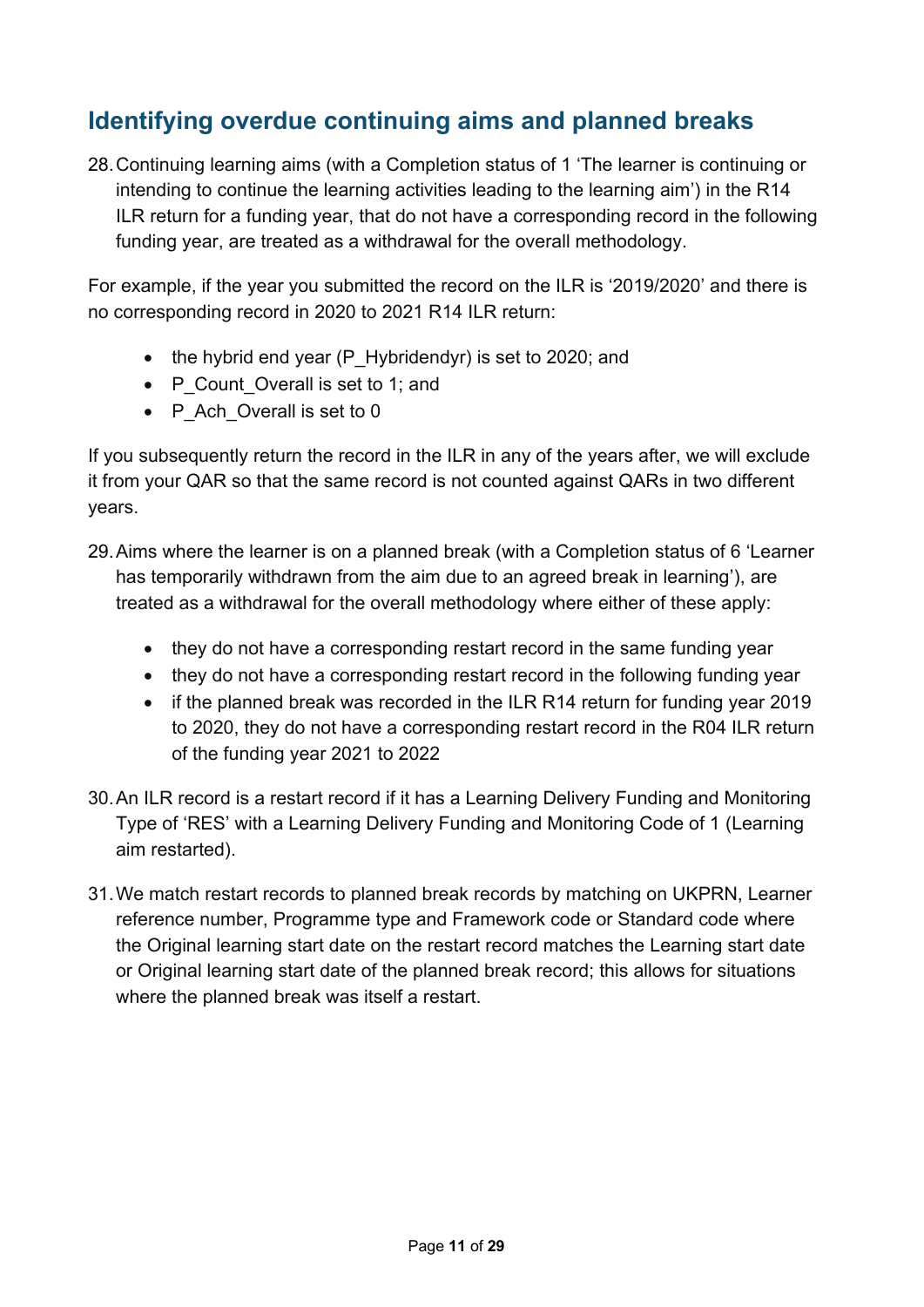- 32.For example, an aim where the learner is on a planned break, that is submitted in the 2018 to 2019 ILR (YearAimSubmitted is '2018/19'), **has** a corresponding restart record if:
	- the UKPRN, Learner reference number, Learning aim reference number Programme type and Framework code or Standard code on the planned break record is the same as the UKPRN, Learner reference number, Programme type and Framework code or Standard code on a restart record; and
	- either the Learning start date or the Original learning start date on the planned break record is the same as the Original learning start date on the restart record; and
	- the restart record was submitted in the 2018 to 2019, 2019 to 2020 or 2020 or 2021 ILR (YearAimSubmitted is '2018/19', '2019/20' or '2020/21')
- 33.If an aim where the learner is on a planned break that is submitted in the 2018 to 2019 ILR (YearAimSubmitted is '2018/19') **does not have** a corresponding restart record:
	- the reporting year is set to one year after the later of the expected end year or actual end year; and
	- P Count Overall is set to 1; and
	- P\_Ach\_Overall is set to 0
- 34.An aim where the learner is on a planned break, that is submitted in the 2019 to 2020 ILR (YearAimSubmitted is '2019/20'), **has** a corresponding restart record if:
	- the UKPRN, Learner reference number, Programme type and Framework code or Standard code on the planned break record is the same as the UKPRN, Learner reference number, Programme type and Framework code or Standard code on a restart record; and
	- either the Learning start date or the Original learning start date on the planned break record is the same as the original learning start date on the restart record; and
	- the restart record was submitted in the 2019 to 2020 or 2020 to 2021 ILR, or the 2021 to 2022 R04 ILR (YearAimSubmitted is '2019/20, '2020/21' or '2021/22')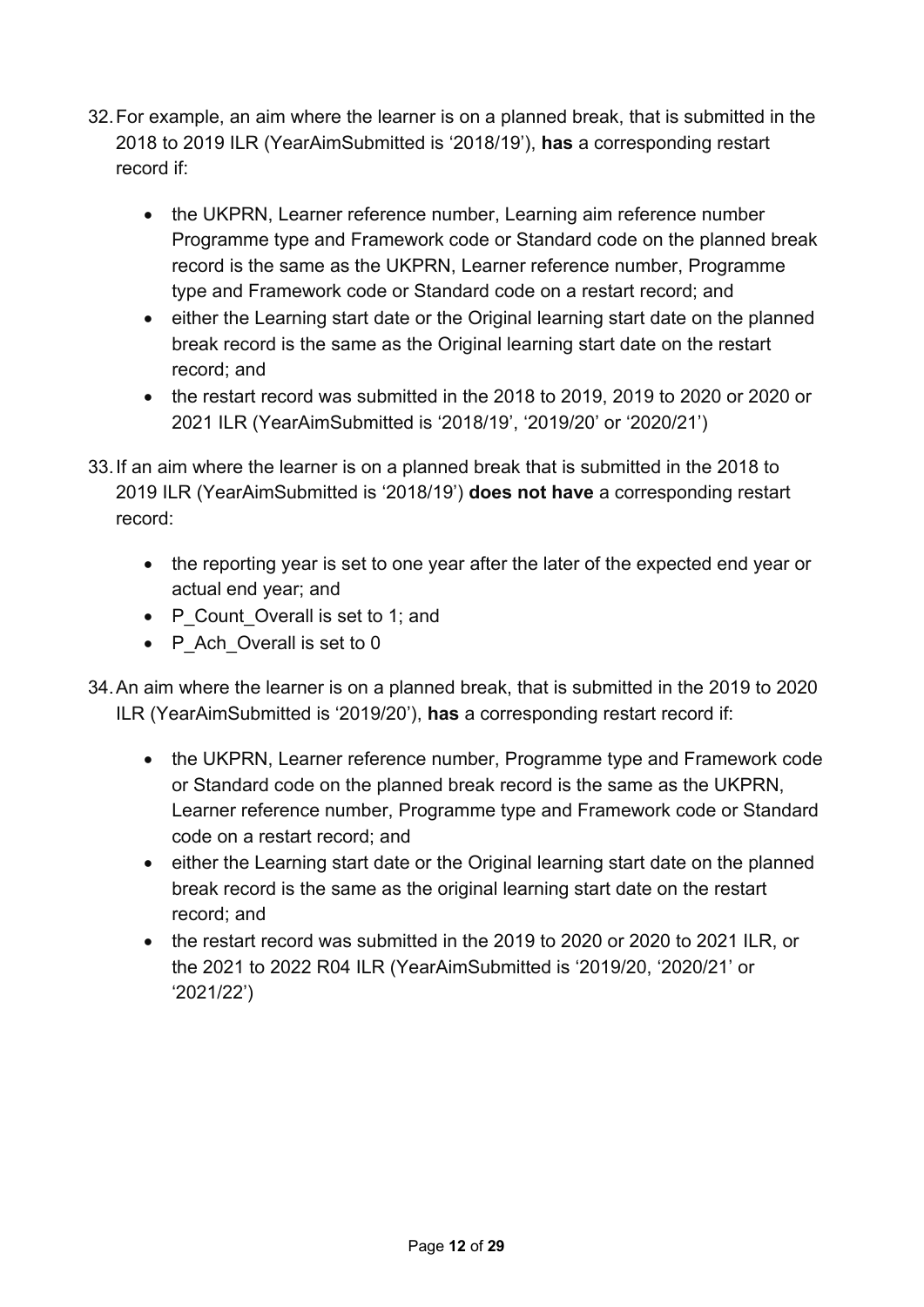- 35.If an aim where the learner is on a planned break that is submitted in the 2019 to 2020 ILR (YearAimSubmitted is '2019/20'), **does not have** a corresponding restart record:
	- the reporting year is set to one year after the later of the expected end year or actual end year; and
	- P Count Overall is set to 1; and
	- P Ach Overall is set to 0

## <span id="page-12-0"></span>**QAR calculations**

36.We use the following fields from the QAR dataset to calculate the overall QARs:

- **Hybrid end year (P\_Hybridendyr)** This field is the later of the achievement year (P\_Achyr), actual learning end year (P\_Actendyr), expected learning end year (P\_Expendyr), or the reporting year.
- **P\_Count\_Overall** This field indicates whether the programme aim has ended, or it is an overdue continuing learning aim or an overdue continuing planned break.
- **P\_Ach\_Overall** This field indicates whether a programme aim has been achieved (achieved learning aims have an Outcome of 1 (Achieved)).
- 37.For each funding year the overall QAR percentage is:

Number of programmes that have been achieved

 $\frac{1}{2}$  X 100

Number of programmes that have ended

38. For each hybrid end year (P Hybridendyr) the overall QAR percentage is:

Number of programme aims where P\_Ach\_Overall is 1

 $- X 100$ 

Number of programme aims where P\_Count\_Overall is 1

## <span id="page-12-1"></span>**Further Information**

39. If you have any queries in relation to QAR, please contact us via our online enquiry [form](https://form.education.gov.uk/en/AchieveForms/?form_uri=sandbox-publish://AF-Process-f9f4f5a1-936f-448b-bbeb-9dcdd595f468/AF-Stage-8aa41278-3cdd-45a3-ad87-80cbffb8b992/definition.json&redirectlink=%2Fen&cancelRedirectLink=%2Fen), select the QAR query type, and ask us to assign your query to 'ESFA Business Operations QAR'. Where the enquiry relates to specific learner queries, please also complete and submit the data query form which can be downloaded from [Qualification](https://www.gov.uk/government/publications/qualification-achievement-rates-qar-2020-to-2021)  [achievement rates \(QAR\) 2020 to 2021 -](https://www.gov.uk/government/publications/qualification-achievement-rates-qar-2020-to-2021) GOV.UK (www.gov.uk).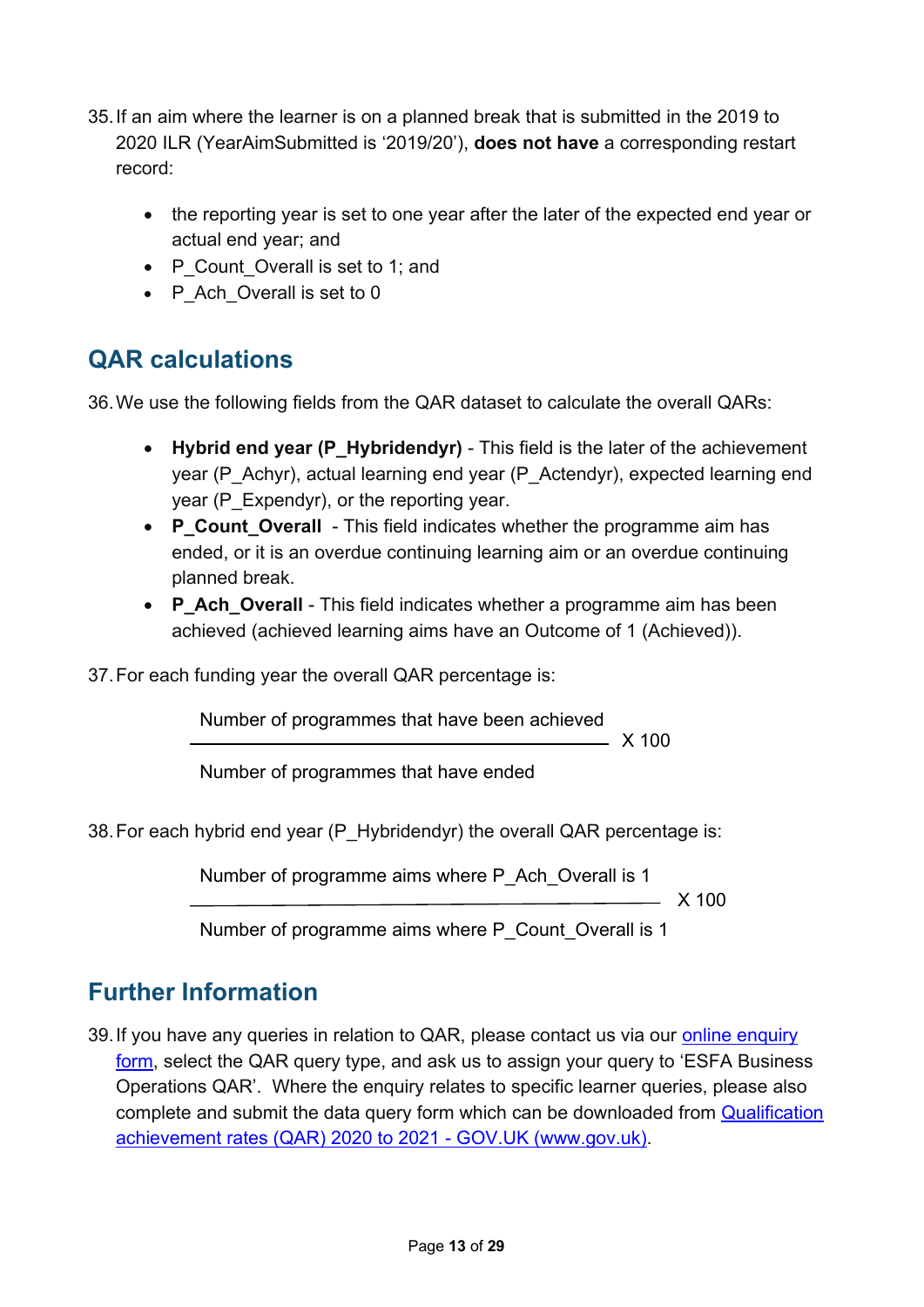40. Please also use the **QAR collections page** that has links to the relevant QAR rules, technical specifications, National Achievement Rate tables and guidance.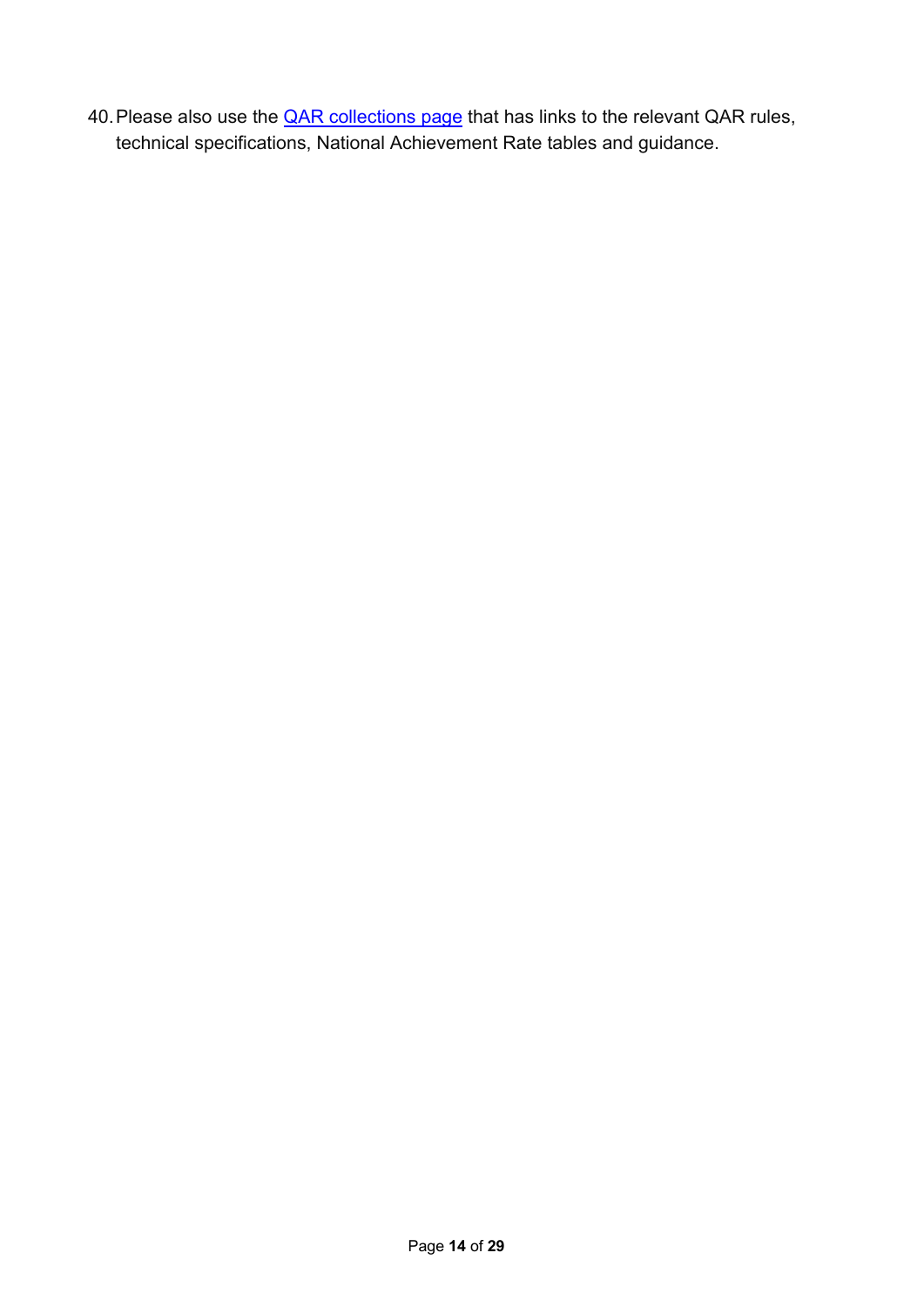# **Contents of the QAR dataset**

41.The 5 reference files used in some of the calculations are as follows:

- a) The 2020/2021 Framework lookup file this file holds programme aim information from the Learning Aims Reference System (LARS) as at the hard close of the 2020 to 2021 ILR (21 October 2021).
- b) The 2020/2021 Standard lookup file this file holds programme aim information from the Learning Aims Reference System (LARS) at the hard close of the 2020 to 2021 ILR (21 October 2021).
- c) The 2020/2021 Provider Details file this file holds providers' details from the Provider and Organisation Information Management System (PIMS), as at 31 July 2021.
- d) The 2020/2021 Funded Provider Details file this file holds details of providers who received funding for the funding year.
- e) We obtain the lookup used to determine the delivery region and delivery local authority of a delivery location postcode from the National Statistics Postcode Lookup (UK) May 2021. This will be available to download from the Office of National Statistics website.

<span id="page-14-0"></span>

| Data item               | <b>Description</b>                                                                                                    | Data values                                          | Source (ILR)              | <b>Derivation</b>                                                                                                                                                                                                                                                         |
|-------------------------|-----------------------------------------------------------------------------------------------------------------------|------------------------------------------------------|---------------------------|---------------------------------------------------------------------------------------------------------------------------------------------------------------------------------------------------------------------------------------------------------------------------|
| AchDate                 | The achievement date (DDMMYYYY).<br>Only collected for apprenticeship<br>standards.                                   |                                                      | <b>ILR</b> standard files | Set to Achievement Date.                                                                                                                                                                                                                                                  |
| Age Band                | A banding of the age on the start of the<br>apprenticeship programme.                                                 | $1 = 16$ to 18<br>$2 = 19$ to 23<br>$3 = 24$ or more | Derived                   | Set to 1 if D_AgeAimStart is 0 to 18.<br>Set to 2 if D_AgeAimStart is 19 to 23.<br>Set to 3 if D AgeAimStart or 24 or greater, or unknown.                                                                                                                                |
| App_Stand_NoNetPay_Excl | Indicates a learner on a trailblazer pilot<br>standard without a net employer<br>contribution payment being recorded. | 0 or 1                                               | Derived                   | Set to 1 if:<br>the Programme Type is 25, the Funding Model is 81;<br>and<br>the sum of the Payment Records in the ILR<br>Apprenticeship Financial Record entity with codes 1<br>and 2 MINUS the sum of the Payment Records with<br>code 3 is zero<br>Otherwise set to 0. |
| Apprenticeship Level    | The level of the apprenticeship.                                                                                      |                                                      | <b>LARS lookups</b>       | If the <b>Programme Type</b> is 25, set to the Level from the<br>Standard lookup. Otherwise, set to the Level from the<br>Framework lookup.                                                                                                                               |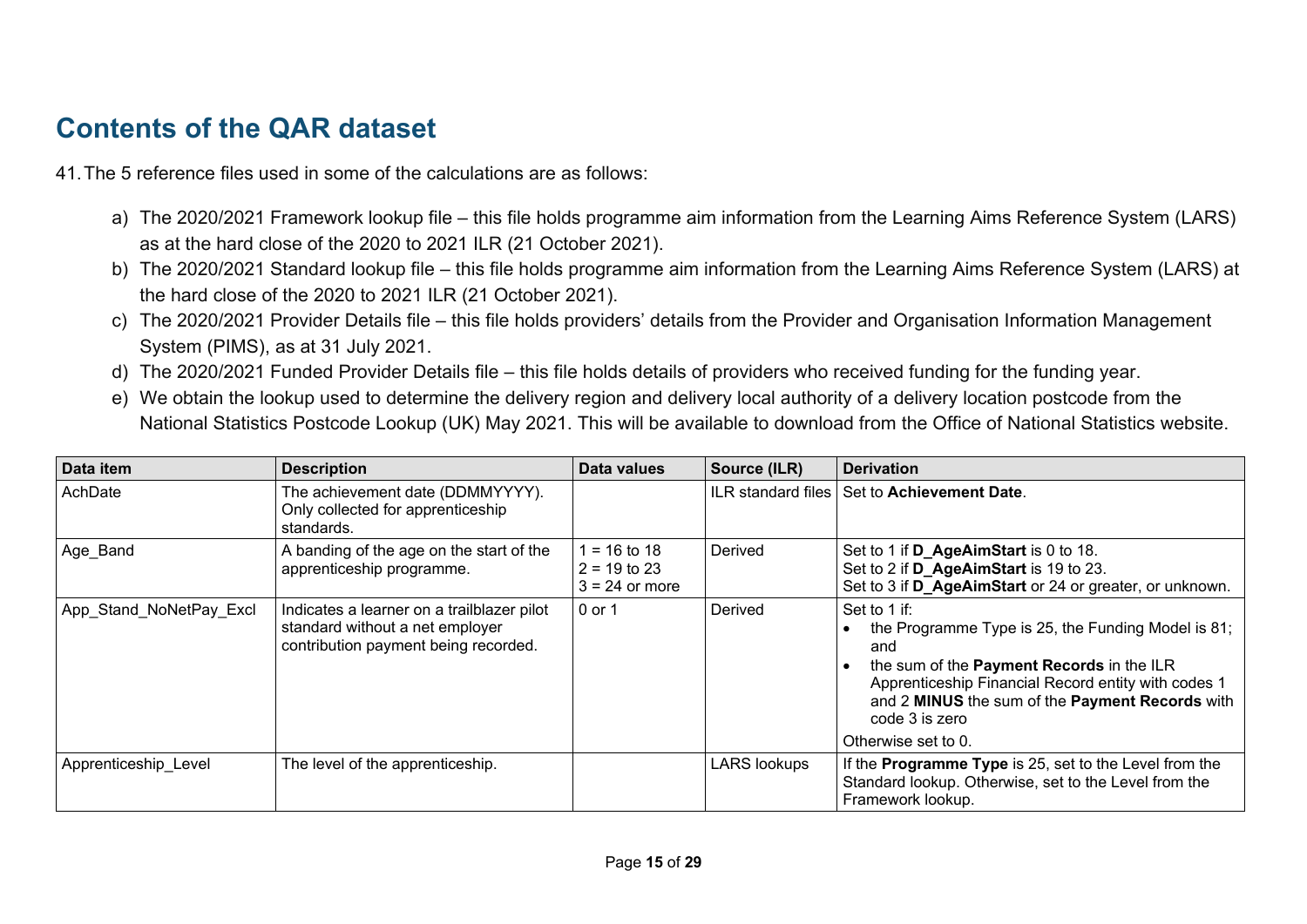| Data item                         | <b>Description</b>                                                                                                                                     | <b>Data values</b>       | Source (ILR)              | <b>Derivation</b>                                                                                                                                                                                                                                                                                                          |
|-----------------------------------|--------------------------------------------------------------------------------------------------------------------------------------------------------|--------------------------|---------------------------|----------------------------------------------------------------------------------------------------------------------------------------------------------------------------------------------------------------------------------------------------------------------------------------------------------------------------|
| CampusID                          | The campus identifier of the programme<br>aim.                                                                                                         |                          | ILR standard files        | Set to Campus ID.                                                                                                                                                                                                                                                                                                          |
| CompStatus                        | The completion status of the programme<br>aim.                                                                                                         |                          | ILR standard files        | Set to 4 if the Completion Status is 3 and the<br>Withdrawal Reason is 40. Otherwise, set to Completion<br>Status.                                                                                                                                                                                                         |
| D AchieveRateStatus               | The status of the learning aim for<br>calculating QARs.                                                                                                |                          | <b>ILR</b> standard files | Set to the value of the ILR derived variable<br><b>D_SuccessRateStatus.</b>                                                                                                                                                                                                                                                |
| D_AgeAimStart                     | The age of the apprentice on the start<br>date of the programme aim.                                                                                   |                          | <b>ILR</b> standard files | Set to the value of the ILR derived variable<br>D_AgeAimStart.                                                                                                                                                                                                                                                             |
| Datasource                        | The source of the record on the QARs<br>dataset.                                                                                                       | <b>ILR</b>               | Derived                   | Set to 'ILR'.                                                                                                                                                                                                                                                                                                              |
| <b>DelLocPostCode</b>             | The postcode of the delivery location.                                                                                                                 |                          | ILR standard files        | Set to Delivery Location Postcode.                                                                                                                                                                                                                                                                                         |
| DelLocPostCode GOR                | The delivery location postcode<br>Government office region.                                                                                            |                          | Postcode lookup           | Obtained from the National Statistics Postcode Lookup<br>(UK) May 2021.                                                                                                                                                                                                                                                    |
| DelLocPostCode LocalAuthor<br>ity | The delivery location postcode local<br>authority district.                                                                                            |                          | Postcode lookup           | Obtained from the National Statistics Postcode Lookup<br>(UK) May 2021.                                                                                                                                                                                                                                                    |
| EOP_Excl                          | Indicates that the programme aim is<br>former EOP provision.                                                                                           | $0$ or 1                 | Derived                   | Set to 1 if and there is a Learning Delivery Funding<br>and Monitoring Type of 'LDM' with a Learning Delivery<br>Funding and Monitoring Code of 351 (Former<br>Employer Ownership Pilot).<br>Otherwise set to 0.                                                                                                           |
| Ethnicity                         | The apprentice's ethnic background.                                                                                                                    |                          | ILR standard files        | Set to Ethnicity.                                                                                                                                                                                                                                                                                                          |
| Framework Standard Filter         | Indicates whether the apprenticeship is a<br>framework or a standard.                                                                                  | Framework or<br>Standard | Derived                   | Set to 'Standard' if the Programme Type is 25.<br>Otherwise set to 'Framework'.                                                                                                                                                                                                                                            |
| FreeMeals                         | Indicates that the learner is eligible for<br>free meals, or is eligible and receiving<br>free meals. 19+ learners are not eligible<br>for free meals. |                          | Derived                   | If the Learner Funding and Monitoring Type is 'FME'<br>and the Learner Funding and Monitoring Code is 1 or<br>2 (14-15 year old learner is eligible for free meals OR 16-<br>19 year old learner is eligible for and in receipt of free<br>meals), set to the Learner Funding and Monitoring<br>Code, otherwise set to -1. |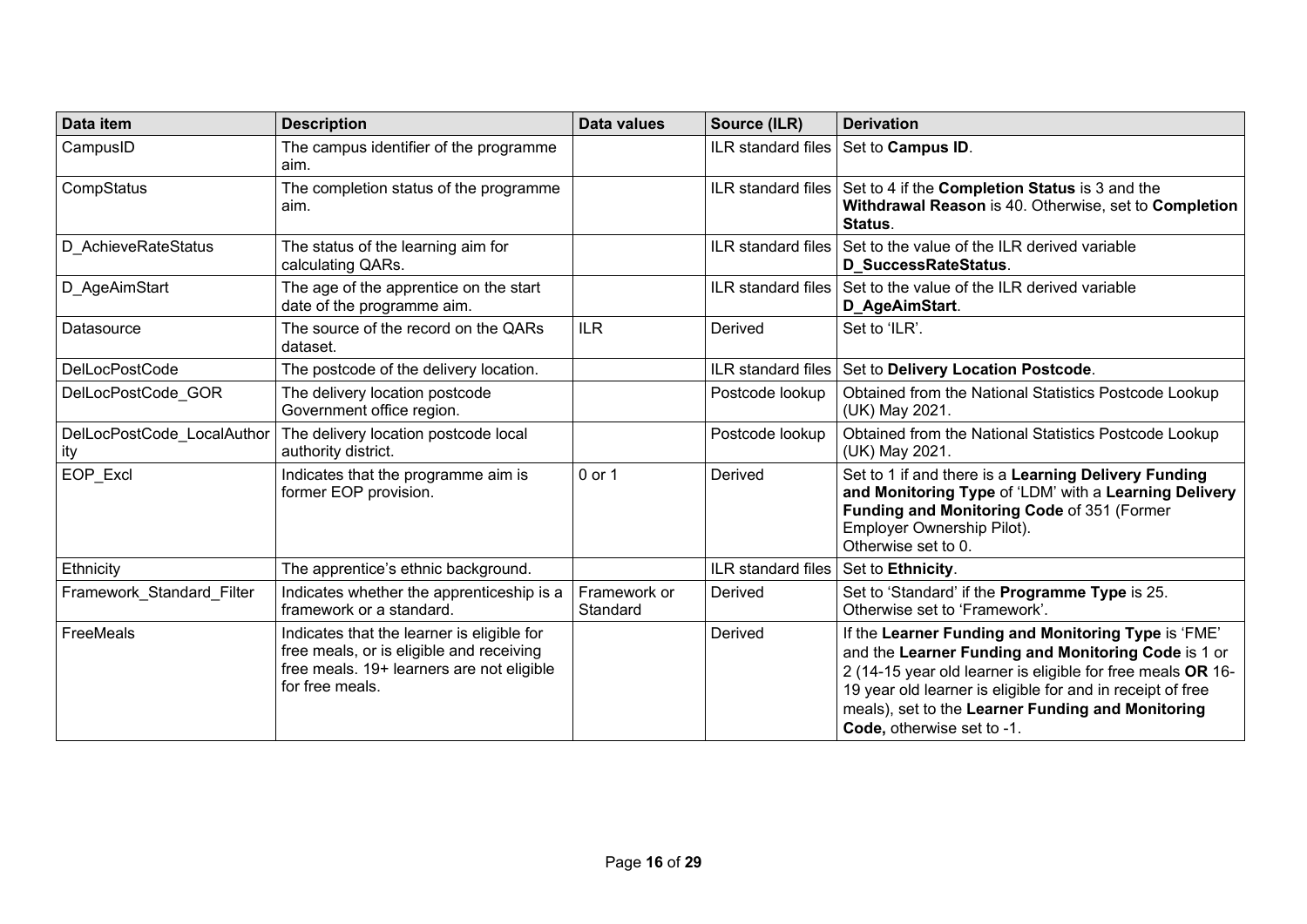| Data item                  | <b>Description</b>                                                                                                                                                                                                                                                                                                                                                                                     | <b>Data values</b> | Source (ILR)       | <b>Derivation</b>                                                                                                                                                                                                                                                                                                                                                                                                                                                                                                                                                                                                                                                                                                                                                                                                                                                                                                                                                                                                                                                                                                                    |
|----------------------------|--------------------------------------------------------------------------------------------------------------------------------------------------------------------------------------------------------------------------------------------------------------------------------------------------------------------------------------------------------------------------------------------------------|--------------------|--------------------|--------------------------------------------------------------------------------------------------------------------------------------------------------------------------------------------------------------------------------------------------------------------------------------------------------------------------------------------------------------------------------------------------------------------------------------------------------------------------------------------------------------------------------------------------------------------------------------------------------------------------------------------------------------------------------------------------------------------------------------------------------------------------------------------------------------------------------------------------------------------------------------------------------------------------------------------------------------------------------------------------------------------------------------------------------------------------------------------------------------------------------------|
| Fund_Qual_Excl             | Indicates that the learner has withdrawn<br>from a learning aim before the qualifying<br>number of days for funding has been<br>met.<br>(The qualifying period for funding aims<br>with a planned duration of less than 14<br>days is 1 day. Fund_Qual_Excl is always<br>set to 0 for aims with a planned duration<br>of less than 14 days.)<br>This does not apply to trailblazer pilot<br>standards. | $0$ or 1           | Derived            | The planned duration of the aim, in days, is the difference<br>between the Learning Start Date and the Learning<br><b>Planned End Date.</b><br>The actual duration of the aim, in days is the difference<br>between the Learning Start Date and the Learning<br><b>Actual End Date.</b><br>Set to 1 if the <b>Programme Type</b> is not 25, or the<br>Programme Type is 25 and the Funding Model is not<br>81; and<br>the planned duration is 168 days or more, the actual<br>$\bullet$<br>duration is less than 42 days and the Completion<br><b>Status</b> is 3 (Withdrawn); or<br>the planned duration is between 14 and 167 days,<br>the actual duration is less than 14 days and the<br><b>Completion Status is 3 (Withdrawn)</b><br>And<br>the Restart Indicator is 0 (Not a Restart); or<br>$\bullet$<br>the Restart Indicator is 1 (Restart) and<br>$\circ$ the original UKPRN does not equal the new<br><b>UKPRN</b><br>o the original Learning Actual End Date is less<br>than the new Learning Start Date<br>$\circ$ we can find an apprenticeship on the same<br><b>ULN</b> at the original UKPRN<br>Otherwise set to 0. |
| FworkCode                  | Framework code.                                                                                                                                                                                                                                                                                                                                                                                        |                    |                    | ILR standard files   Set to Framework Code.                                                                                                                                                                                                                                                                                                                                                                                                                                                                                                                                                                                                                                                                                                                                                                                                                                                                                                                                                                                                                                                                                          |
| FworkName                  | Framework name.                                                                                                                                                                                                                                                                                                                                                                                        |                    | Derived            | Set to FworkName from the framework lookup.                                                                                                                                                                                                                                                                                                                                                                                                                                                                                                                                                                                                                                                                                                                                                                                                                                                                                                                                                                                                                                                                                          |
| <b>High Needs Students</b> | Indicates that the learner is a high needs<br>student in receipt of element 3 'top-up'<br>funding from the local authority                                                                                                                                                                                                                                                                             | $0$ or 1           | ILR standard files | Set to <b>L_HNS</b>                                                                                                                                                                                                                                                                                                                                                                                                                                                                                                                                                                                                                                                                                                                                                                                                                                                                                                                                                                                                                                                                                                                  |
| L PriorPcode               | The apprentice's home postcode.                                                                                                                                                                                                                                                                                                                                                                        |                    |                    | ILR standard files   Set to L_PriorPcode (Postcode prior to enrolment)                                                                                                                                                                                                                                                                                                                                                                                                                                                                                                                                                                                                                                                                                                                                                                                                                                                                                                                                                                                                                                                               |
| L_PriorPcode_GOR           | The apprentice's home postcode<br>Government office region.                                                                                                                                                                                                                                                                                                                                            |                    | Postcode lookup    | Obtained from the National Statistics Postcode Lookup<br>(UK) May 2021.                                                                                                                                                                                                                                                                                                                                                                                                                                                                                                                                                                                                                                                                                                                                                                                                                                                                                                                                                                                                                                                              |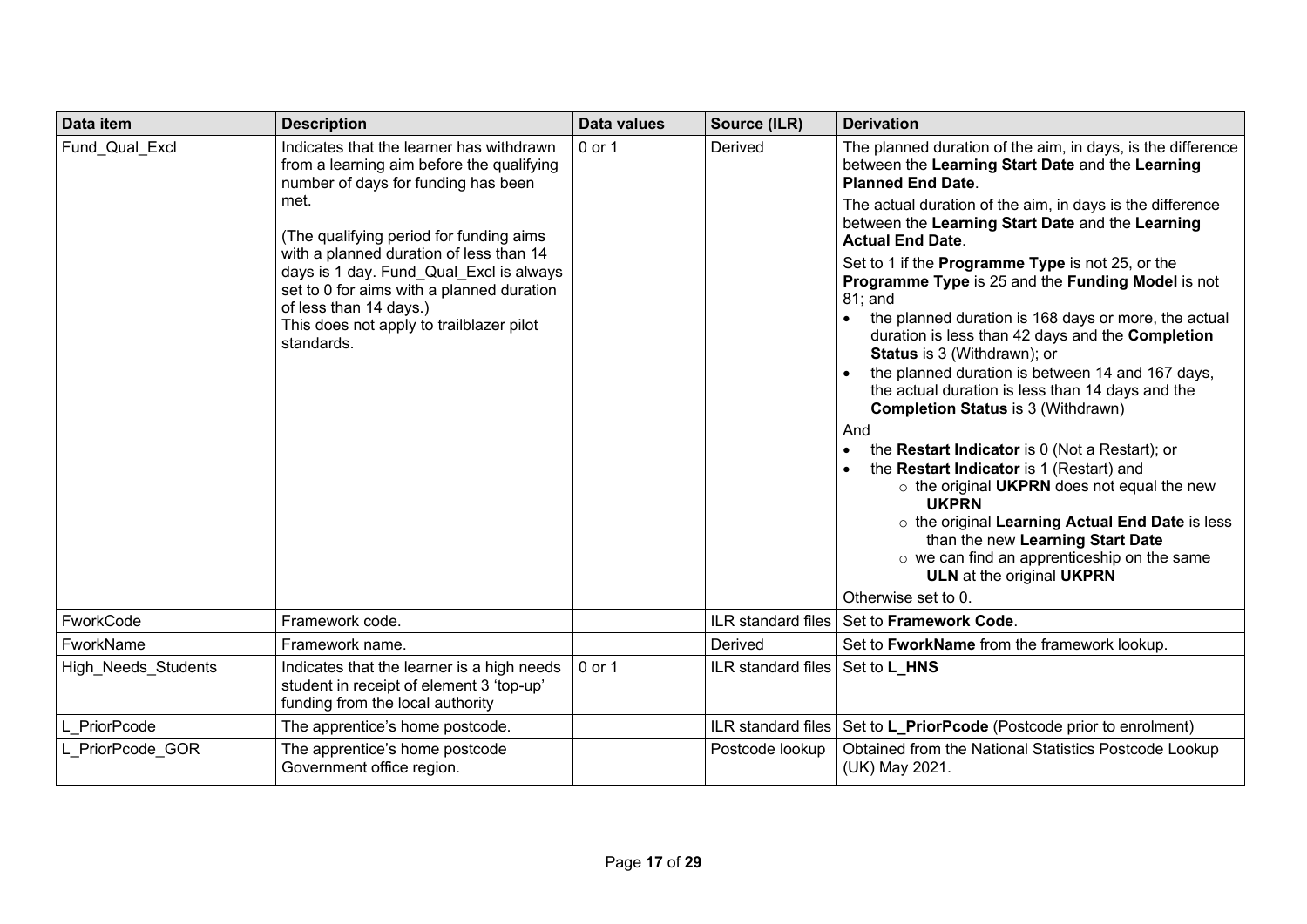| Data item                   | <b>Description</b>                                                                                                                                       | <b>Data values</b> | Source (ILR)              | <b>Derivation</b>                                                                                                                                                                                                                       |
|-----------------------------|----------------------------------------------------------------------------------------------------------------------------------------------------------|--------------------|---------------------------|-----------------------------------------------------------------------------------------------------------------------------------------------------------------------------------------------------------------------------------------|
| L PriorPcode LocalAuthority | The apprentice's home postcode local<br>authority district.                                                                                              |                    | Postcode lookup           | Obtained from the National Statistics Postcode Lookup<br>(UK) May 2021.                                                                                                                                                                 |
| LearnActEndDate             | The learning actual end date<br>(DDMMYYYY).                                                                                                              |                    | ILR standard files        | Set to Learning Actual End Date.                                                                                                                                                                                                        |
| LearnPlanEndDate            | The learning planned end date<br>(DDMMYYYY).                                                                                                             |                    | ILR standard files        | Set to Learning Planned End Date.                                                                                                                                                                                                       |
| LearnRefNumber              | The learner reference number.                                                                                                                            |                    |                           | ILR standard files Set to Learner Reference Number.                                                                                                                                                                                     |
| LearnStartDate              | The learning start date (DDMMYYYY).                                                                                                                      |                    |                           | ILR standard files   Set to Learning Start Date.                                                                                                                                                                                        |
| <b>LLDDHealthProb</b>       | Indicates whether the apprentice<br>considers that they have a learning<br>difficulty, disability, or health problem.                                    |                    | <b>ILR</b> standard files | Set to LLDD and Health Problem.                                                                                                                                                                                                         |
| LSD Before EFD Excl         | Identifies whether the learning start date<br>of the apprenticeship standard falls<br>before the effective from date as<br>recorded in LARS.             | 0 or 1             | Derived                   | Set to 1 if the Programme Type is 25, and the Learning<br><b>Start Date</b> on the ILR record is earlier than the earliest<br><b>Effective From Date as recorded in LARS, matching on</b><br><b>Standard Code</b> , Otherwise set to 0. |
| Not Funded Excl             | Identifies whether an apprenticeship has<br>ever received funding from us. Non-<br>funded aims are excluded from QARs.                                   | 0 or 1             | Derived                   | Set to 0 if the Funding Model is not 99 (No ESFA<br>funding) in any year. Otherwise set to 1.                                                                                                                                           |
| Orig Learn Start Date       | The original date that the learner<br>commenced the learning on the original<br>aim. This is only applicable where the<br>aim is a restart<br>(DDMMYYYY) |                    | ILR standard<br>files     |                                                                                                                                                                                                                                         |
| Outcome                     | The learning outcome of the programme<br>aim.                                                                                                            |                    | ILR standard files        | Set to Outcome.                                                                                                                                                                                                                         |
| Overdue Continuing Aim      | Indicates whether the aim is an overdue<br>continuing aim.                                                                                               | 0 or 1             | Derived                   | Set to 1 if the aim is an overdue continuing learning aim<br>(as identified in paragraph 28), otherwise set to 0.                                                                                                                       |
| Overdue Planned Break       | Indicates whether the aim is an overdue<br>planned break.                                                                                                | 0 or 1             | Derived                   | Set to 1 if the aim is an overdue planned break (as<br>identified in paragraphs 28 to 35), otherwise set to 0.                                                                                                                          |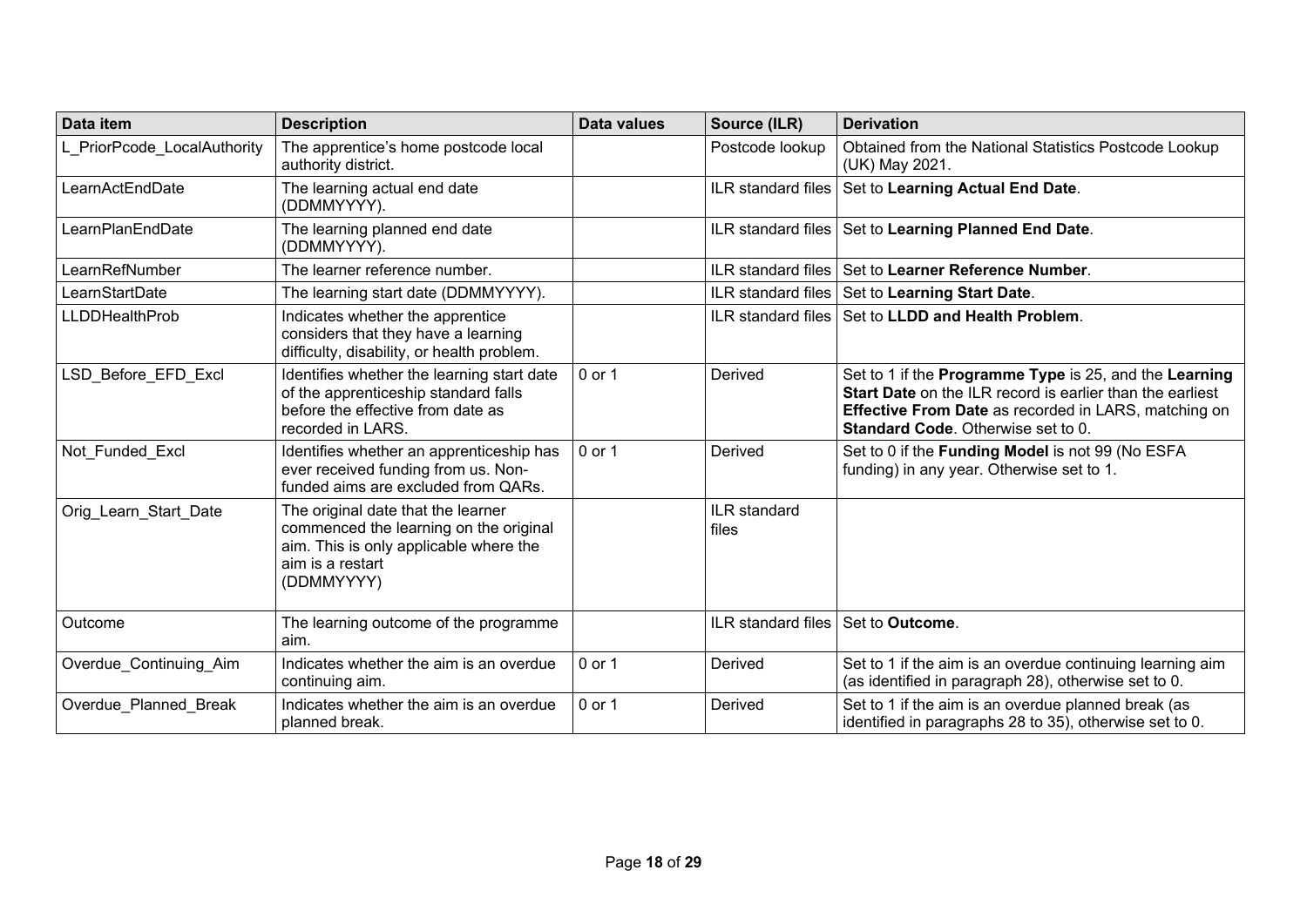| Data item     | <b>Description</b>                                                                             | Data values | Source (ILR) | <b>Derivation</b>                                                                                                                                                                                                                                                                                                                                                                                                                                                                               |
|---------------|------------------------------------------------------------------------------------------------|-------------|--------------|-------------------------------------------------------------------------------------------------------------------------------------------------------------------------------------------------------------------------------------------------------------------------------------------------------------------------------------------------------------------------------------------------------------------------------------------------------------------------------------------------|
| P_Ach_Overall | For the overall QAR measure, this<br>indicates whether the programme aim<br>has been achieved. | 0 or 1      | Derived      | Set to 1 if:<br>D_AchieveRateStatus is 1 (Achieved); and<br>$\bullet$<br>the Achievement Date is not later than 31 July 2021<br>$\bullet$<br>(where returned on the ILR for learners on<br>Programme Type of 25 and a Funding Model of<br>$36$ ; or<br>the Learning Actual End Date is not later than 31<br>July 2021 (for all other records that do not meet the<br>above criteria)<br>Otherwise set to 0.                                                                                     |
| P_Achyr       | The achievement year of the programme<br>aim<br>$(20$ <sub>_</sub> _).                         |             | Derived      | When the completion status is 2 and the <b>Achievement</b><br><b>Date</b> is complete, set to the first calendar year of the<br>funding period the <b>Achievement Date</b> falls in $-$ where<br>returned on the ILR for learners on Programme Type of<br>25 and a Funding Model of 36,<br>When the Completion status is 1 and Outcome is 8 set to<br>Else set to -1.<br>(For example, if the Achievement Date falls in the 2020<br>to 2021 funding year, <b>P_Achyr</b> has the value of 2020) |
| P_Actendyr    | The actual end year of the programme<br>aim<br>$(20$ <sup>-</sup>                              |             | Derived      | Set to the first calendar year of the funding period the<br>Learning Actual End Date falls in.<br>(For example, if the Learning Actual End Date falls in<br>the 2020 to 2021 funding year, <b>P_Actendyr</b> has the<br>value of 2020)                                                                                                                                                                                                                                                          |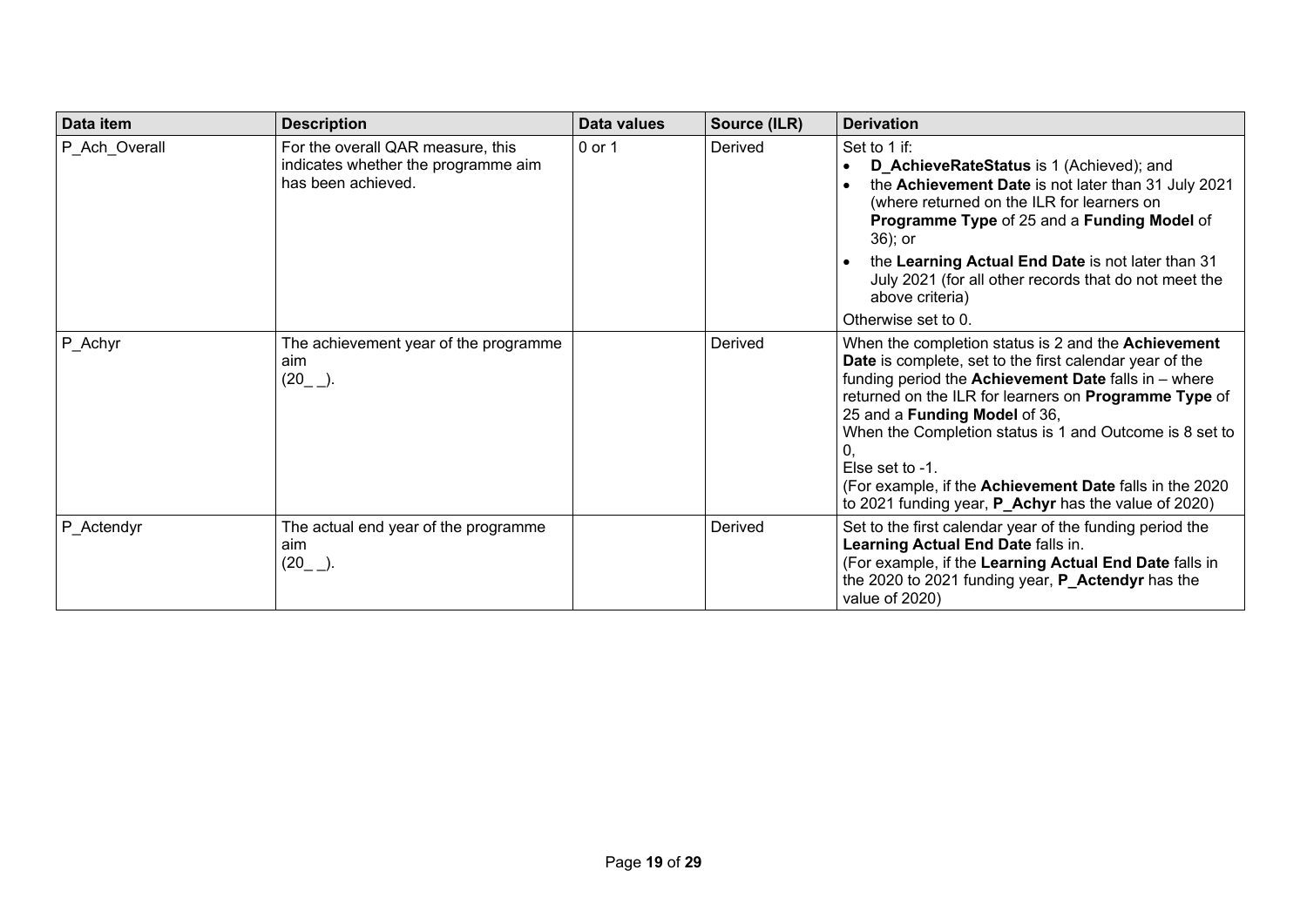| Data item       | <b>Description</b>                                                                                              | Data values | Source (ILR)       | <b>Derivation</b>                                                                                                                                                                                                                                                                                                                                                                                                                                    |
|-----------------|-----------------------------------------------------------------------------------------------------------------|-------------|--------------------|------------------------------------------------------------------------------------------------------------------------------------------------------------------------------------------------------------------------------------------------------------------------------------------------------------------------------------------------------------------------------------------------------------------------------------------------------|
| P Count_Overall | For the overall QAR measure, this<br>indicates whether the record should be<br>counted towards the overall QAR. | 0 or 1      | Derived            | Set to 1 if:<br>(Learning Actual End Date is present; and<br>the Learning Actual End Date is no later than 31<br>July 2021); or<br>(Achievement Date is present; and<br>the Achievement Date is no later than 31 July 2021<br>- where returned on the ILR for learners on<br>Programme Type of 25 and a Funding Model of<br>36); or<br><b>Overdue_Continuing_Aim = 1; or</b><br><b>Overdue Planned Break = 1</b><br>$\bullet$<br>Otherwise set to 0. |
| P_Expendyr      | The expected end year of the programme<br>aim (20 __ ).                                                         |             | Derived            | Set to the value of the first calendar year of the funding<br>period the Learning Planned End Date falls in.<br>(For example, if the Learning Planned End Date falls in<br>the 2020 to 2021 funding year, P_Expendyr has the<br>value of 2020)                                                                                                                                                                                                       |
| P Hybridendyr   | The hybrid end year of the programme<br>aim<br>$(20$ ).                                                         |             | Derived            | Set to:<br>the achievement year (P_Achyr); or<br>$\bullet$<br>the actual learning end year (P_Actendyr); or<br>$\bullet$<br>the expected learning end year (P_Expendyr);<br>$\bullet$<br>the reporting year<br>whichever is higher.                                                                                                                                                                                                                  |
| P_Startyr       | The start year of the programme aim<br>$(20$ ).                                                                 |             | Derived            | Set to the value of the first calendar year of the funding<br>period the Learning Start Date falls in.<br>(For example, if the Learning Start Date falls in the 2020<br>to 2021 funding year, P_Startyr is set to 2020)                                                                                                                                                                                                                              |
| PathwayCode     | The pathway of the apprenticeship<br>framework being undertaken.                                                |             | ILR standard files | Set to Apprenticeship Pathway.                                                                                                                                                                                                                                                                                                                                                                                                                       |
| PathwayName     | The pathway name on the final matched<br>record.                                                                |             | Derived            | Set to PathwayName from the framework lookup.                                                                                                                                                                                                                                                                                                                                                                                                        |
| Pilot_Excl      | Apprenticeship seasonal worker pilot<br>learning aims are excluded from QARs.                                   | 0 or 1      | Derived            | Set to 1 if and there is a Learning Delivery Funding<br>and Monitoring Type of 'LDM' with a Learning Delivery<br>Funding and Monitoring Code of 348 (Apprenticeship<br>seasonal worker pilot).                                                                                                                                                                                                                                                       |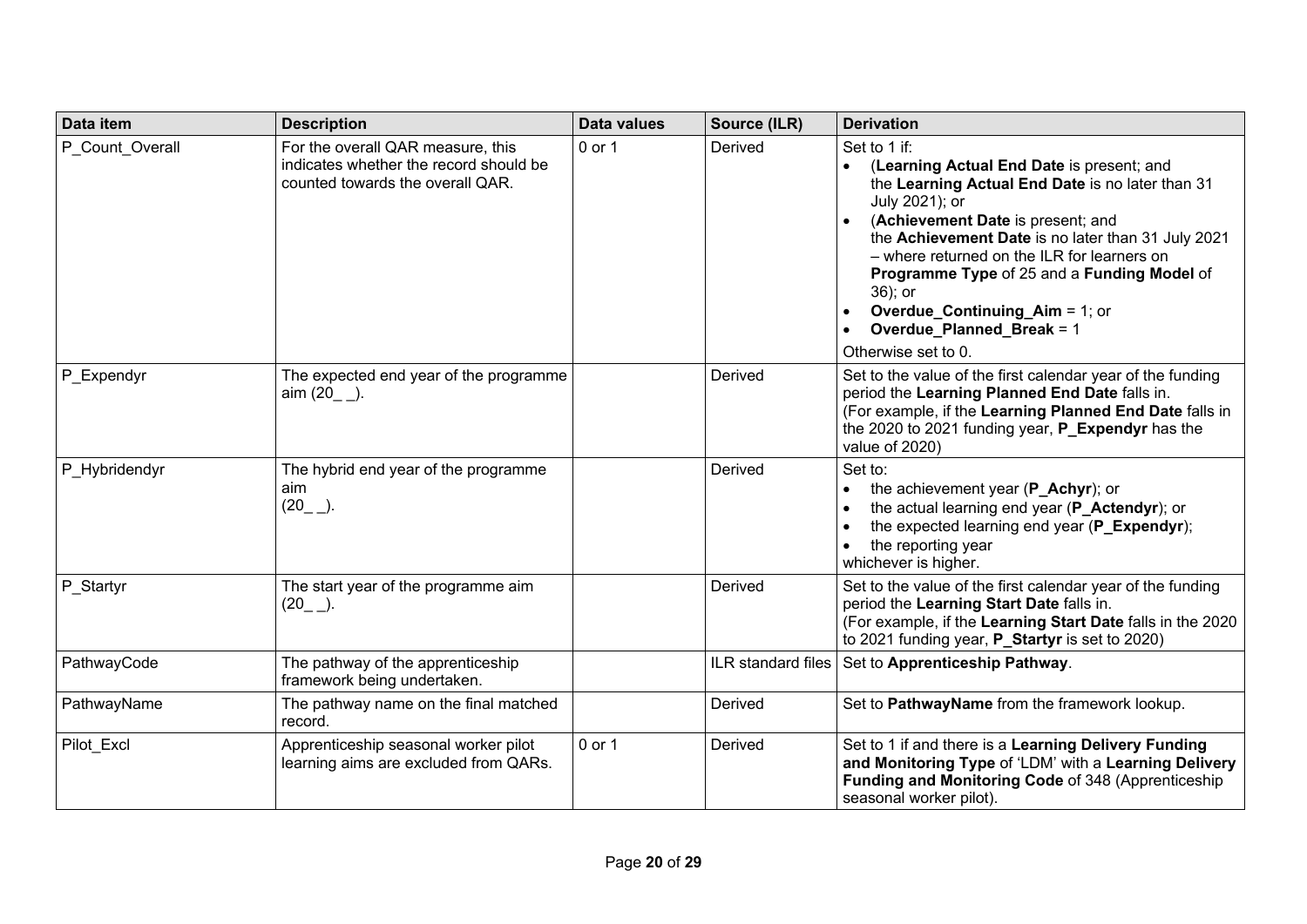| Data item               | <b>Description</b>                                                                                                                          | <b>Data values</b>                             | Source (ILR)                                 | <b>Derivation</b>                                                                                                                                                                                                                                                                               |
|-------------------------|---------------------------------------------------------------------------------------------------------------------------------------------|------------------------------------------------|----------------------------------------------|-------------------------------------------------------------------------------------------------------------------------------------------------------------------------------------------------------------------------------------------------------------------------------------------------|
| Plan_Break_Overall_Excl | For the overall QAR measure, this<br>indicates that the apprentice is on a<br>planned break. Planned break aims are<br>excluded from QAR.   | 0 or 1                                         | Derived                                      | Set to 1 if:<br>D AchieveRateStatus is 11 or 12;<br>$\bullet$<br><b>Overdue_Plan_Break</b> = $0$ ; and<br>$\bullet$<br>the Learning Actual End Date is no later than 31<br><b>July 2021</b><br>Otherwise set to 0.                                                                              |
| Plan Break Timely Excl  | For the timely QAR measure, this<br>indicates whether the apprentice is on a<br>planned break. Planned break aims are<br>excluded from QAR. | 0 or 1                                         | Derived                                      | Set to 1 if:<br>D_AchieveRateStatus is 11 or 12;<br>$\bullet$<br>the Learning Planned End Date is not later than 31<br>$\bullet$<br>July 2021; and<br>the Learning Actual End Date is on or before the<br>Learning Planned End Date, or no more than 90<br>days after it<br>Otherwise set to 0. |
| PrimaryLLDD             | The primary learner disability, learning<br>difficulty or and heath problem of the<br>learner.                                              |                                                | ILR standard files                           | Set to LLDDCat where PrimaryLLDD is 1.                                                                                                                                                                                                                                                          |
| PriorAttain             | The learner's prior attainment level.                                                                                                       |                                                | ILR standard files                           | Set to Prior Attainment.                                                                                                                                                                                                                                                                        |
| ProgType                | The programme type.                                                                                                                         |                                                | ILR standard files                           | Set to Programme Type.                                                                                                                                                                                                                                                                          |
| Provision_Type          | Identified as apprenticeship aim                                                                                                            | Apps                                           | Derived                                      | Set to 'Apps'.                                                                                                                                                                                                                                                                                  |
| Prv_Type                | The type of provider.                                                                                                                       |                                                | ILR 2020 to 2021<br>provider details<br>file | Obtained from the ILR 2020 to 2021 provider details file.                                                                                                                                                                                                                                       |
| Restart Indicator       | Indicates whether the learner restarted<br>the apprenticeship programme.                                                                    | $0$ or 1                                       | ILR standard files                           | Set to D_Restart.                                                                                                                                                                                                                                                                               |
| QAR_Status_Overall      | Indicates whether or not the record is<br>included in the provider's overall QAR<br>calculations.                                           | <b>QAR Inclusions</b><br><b>QAR Exclusions</b> | Derived                                      | Set to 'QAR Exclusions' if the aim is not included in<br>overall QAR calculations.<br>Otherwise set to 'QAR Inclusions'.<br>For most excluded aims, a specific exclusion flag will also<br>be set.                                                                                              |
|                         |                                                                                                                                             |                                                |                                              |                                                                                                                                                                                                                                                                                                 |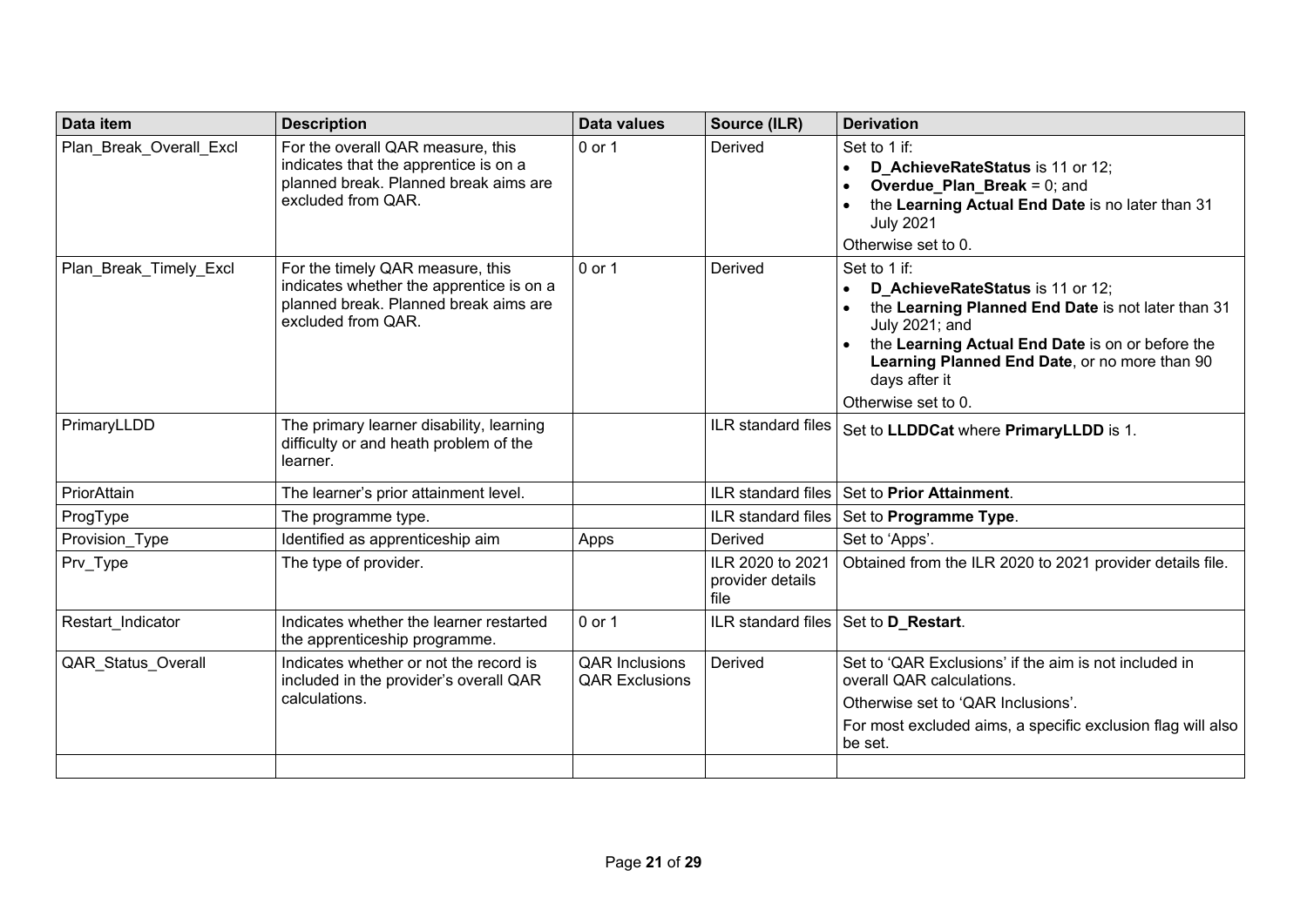| Data item              | <b>Description</b>                                                                                 | Data values | Source (ILR)                                 | <b>Derivation</b>                                                                            |
|------------------------|----------------------------------------------------------------------------------------------------|-------------|----------------------------------------------|----------------------------------------------------------------------------------------------|
| SectorSubjectAreaTier1 | Sector subject area – the broad (tier 1)<br>classification of the subject of the<br>programme aim. |             | Derived                                      | Set to SectorSubjectAreaTier1 from the framework or<br>standard lookup.                      |
| SectorSubjectAreaTier2 | The more specialised classification (tier<br>2) of the subject of the programme aim.               |             | Derived                                      | Set to SectorSubjectAreaTier2 from the framework or<br>standard lookup.                      |
| Sex                    | The apprentice's sex.                                                                              |             | ILR standard files Set to Sex.               |                                                                                              |
| StdCode                | Standard code.                                                                                     |             |                                              | ILR standard files Set to Standard Code.                                                     |
| StdName                | Standard name.                                                                                     |             | Derived                                      | Set to StdName from the Standard lookup.                                                     |
| Subcontractor Name     | The subcontractor's name.                                                                          |             | ILR 2020 to 2021<br>provider details<br>file | The name of the subcontracting provider, from the ILR<br>2020 to 2021 provider details file. |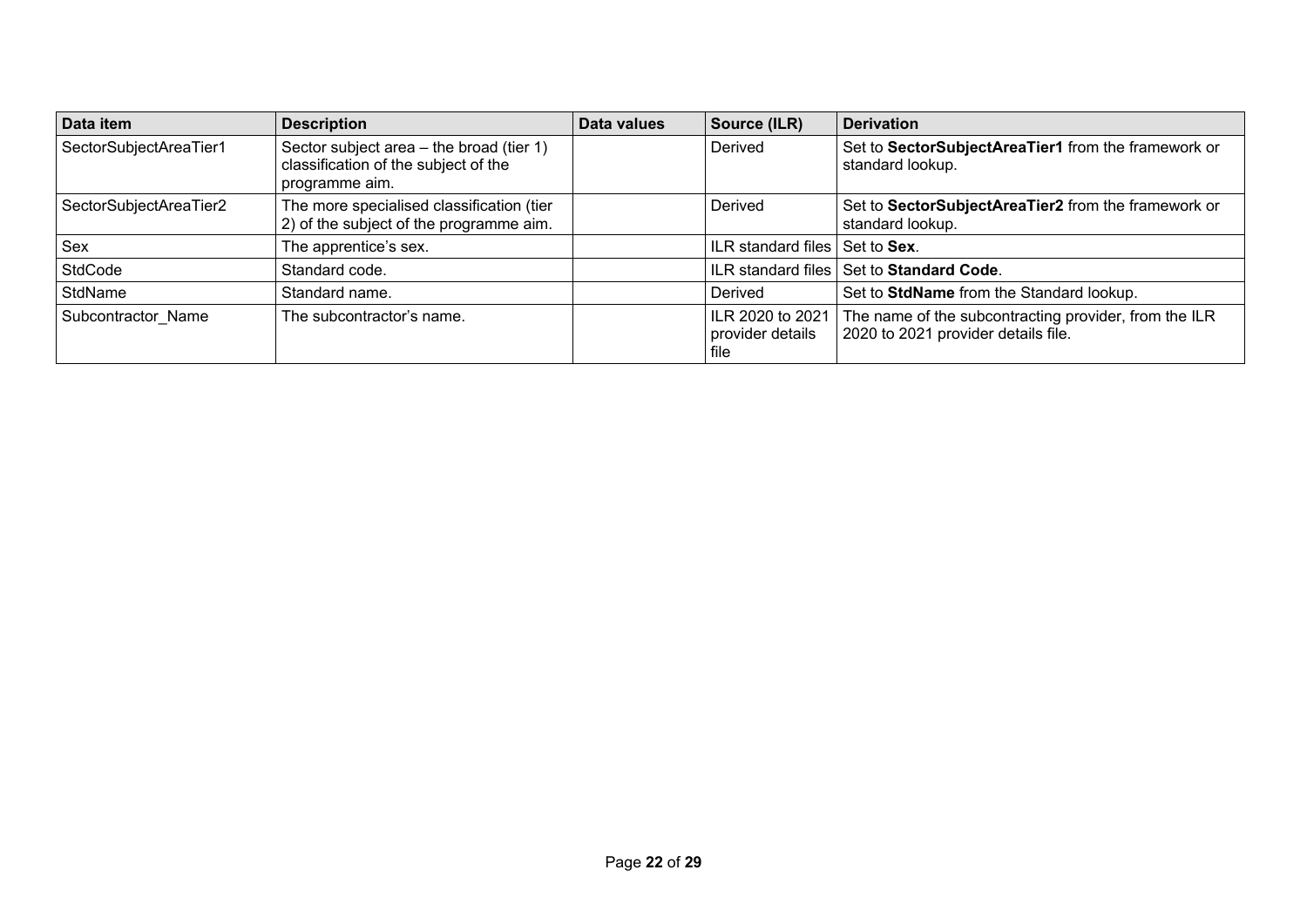| Data item           | <b>Description</b>                                                                                                     | <b>Data values</b> | Source (ILR) | <b>Derivation</b>                                                                                                                                                                                                                                                                                                                                                                                                                                                                                                                                                                                                                        |
|---------------------|------------------------------------------------------------------------------------------------------------------------|--------------------|--------------|------------------------------------------------------------------------------------------------------------------------------------------------------------------------------------------------------------------------------------------------------------------------------------------------------------------------------------------------------------------------------------------------------------------------------------------------------------------------------------------------------------------------------------------------------------------------------------------------------------------------------------------|
| Subcontractor_UKPRN | The UKPRN of the partner provider that<br>delivered the main assessment aim or<br>competency aim of an apprenticeship. |                    | Derived      | Set to the Subcontracted or Partnership UKPRN of the<br>competency learning aim of the apprenticeship. The<br>competency learning aims is identified from the LARS<br>Framework Aims table.<br>The component aims of an apprenticeship programme                                                                                                                                                                                                                                                                                                                                                                                         |
|                     |                                                                                                                        |                    |              | are those where:<br>Aim Type is 3 (Component learning aim within a<br>$\bullet$<br>programme);<br><b>UKPRN</b> is the same as the <b>UKPRN</b> of the<br>$\bullet$<br>programme aim;<br><b>Learner Reference Number</b> is the same as the<br>Learner Reference Number of the programme aim;<br><b>Framework Code is the same as the Framework</b><br>$\bullet$<br>Code of the programme aim;<br>Programme Type is the same as the Programme<br>$\bullet$<br>Type of the programme aim; and<br>Learning Start Date is the same as the Learning<br>Start Date of the programme aim<br>Each component aim of the apprenticeship is checked |
|                     |                                                                                                                        |                    |              | against the LARS Framework Aims table. The<br>component learning aim is the competency aim where:                                                                                                                                                                                                                                                                                                                                                                                                                                                                                                                                        |
|                     |                                                                                                                        |                    |              | Learning Aim Reference is the same as<br>LearnAimRef on the LARS Framework Aims table;<br>Framework Code is the same as FworkCode on the<br>$\bullet$<br>LARS Framework Aims table;<br>Programme Type is the same as ProgType on the<br>LARS Framework Aims table;<br>Apprenticeship Pathway is the same as PwayCode<br>on the LARS Framework Aims table; and<br>FrameworkComponentType on the LARS<br>Framework Aims table is 1                                                                                                                                                                                                         |
| SWSupAimID          | The software supplier's aim identifier of<br>the aim.                                                                  |                    |              | ILR standard files   Set to SWSupAimID.                                                                                                                                                                                                                                                                                                                                                                                                                                                                                                                                                                                                  |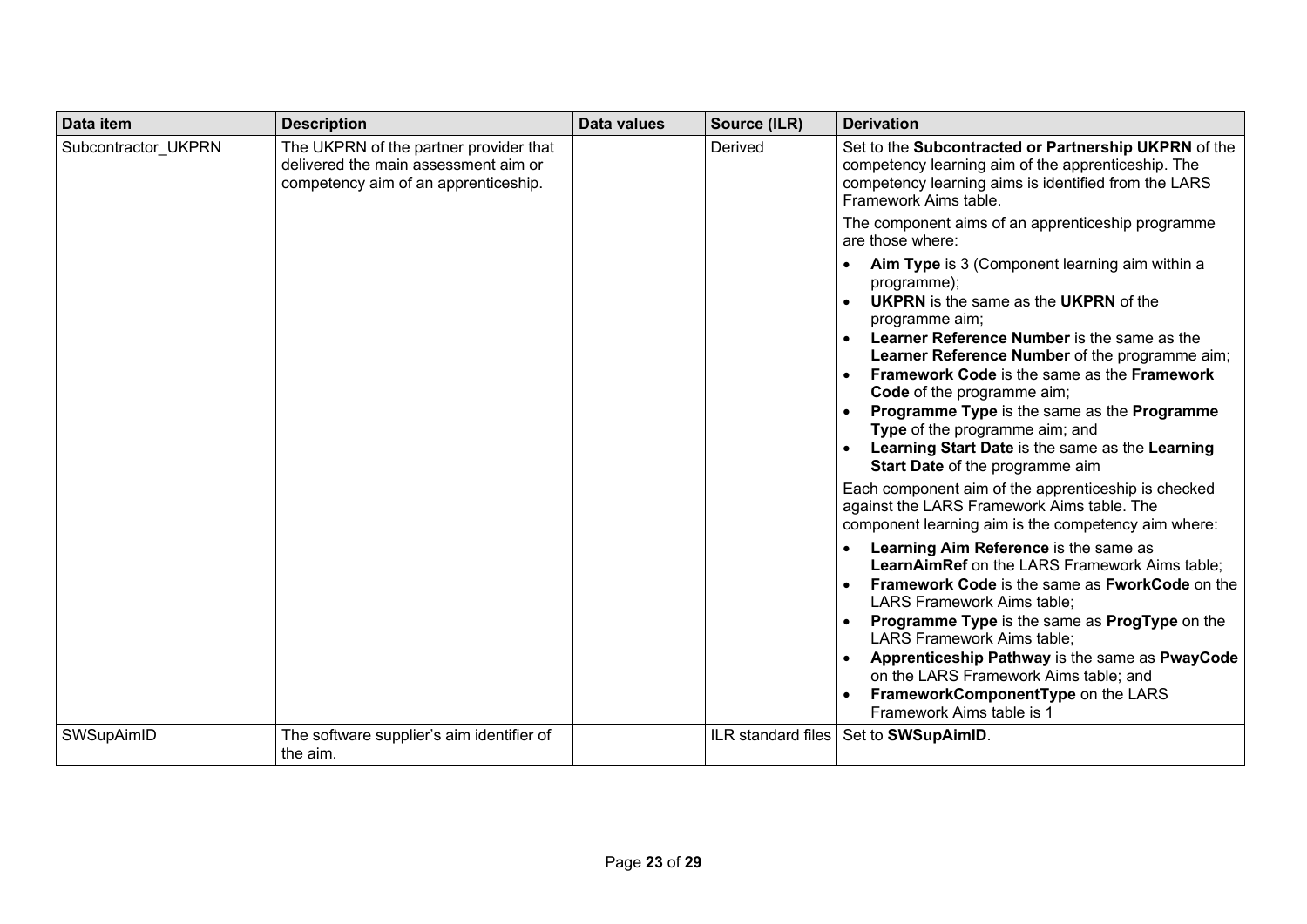| Data item             | <b>Description</b>                                                                                                                                                                               | Data values | Source (ILR)       | <b>Derivation</b>                                                                                                                                                                                                                                                                                                                                                                                                                                                                                                                                                                                                                                                               |
|-----------------------|--------------------------------------------------------------------------------------------------------------------------------------------------------------------------------------------------|-------------|--------------------|---------------------------------------------------------------------------------------------------------------------------------------------------------------------------------------------------------------------------------------------------------------------------------------------------------------------------------------------------------------------------------------------------------------------------------------------------------------------------------------------------------------------------------------------------------------------------------------------------------------------------------------------------------------------------------|
| Transfer Overall Excl | For the overall QAR measure, this<br>indicates that the apprentice has<br>transferred to another apprenticeship<br>programme within the same provider.<br>Transfer aims are not included in QAR. | 0 or 1      | Derived            | Set to 1 if:<br>$\bullet$<br>(D_AchieveRateStatus is 8 and a later programme<br>record exists with a Learning Start Date no more<br>than 120 days after the Learning Actual End Date<br>of the programme with $D$ AchieveRateStatus = 8<br>and matching ULN and UKPRN),<br>or (D_AchieveRateStatus is 10 and Withdrawal<br><b>Reason</b> is not 41),<br>or (WithdrawalReason is 47 and a programme<br>record exists with a Learning Start Date no more<br>than 30 days after the Learning Actual End Date of<br>the programme matching ULN and a different<br>UKPRN)<br>$);$ and<br>the Learning Actual End Date is no later than 31<br><b>July 2021</b><br>Otherwise set to 0. |
|                       |                                                                                                                                                                                                  |             |                    |                                                                                                                                                                                                                                                                                                                                                                                                                                                                                                                                                                                                                                                                                 |
| <b>UKPRN</b>          | The UK provider reference number<br>(UKPRN).                                                                                                                                                     |             | ILR standard files | Set to UK Provider Reference Number.                                                                                                                                                                                                                                                                                                                                                                                                                                                                                                                                                                                                                                            |
| UKPRN orig            | The UKPRN of the programme aim<br>before the college merger process was<br>applied to a provider's data.                                                                                         |             | Derived            | Further detail on college structural change can be<br>found in the QAR business rules                                                                                                                                                                                                                                                                                                                                                                                                                                                                                                                                                                                           |
| <b>ULN</b>            | Unique learner number.                                                                                                                                                                           |             | ILR standard files | Set to Unique Learner Number.                                                                                                                                                                                                                                                                                                                                                                                                                                                                                                                                                                                                                                                   |
| WithdrawalReason      | The reason learning ended.                                                                                                                                                                       |             | ILR standard files | Set to Withdrawal Reason.                                                                                                                                                                                                                                                                                                                                                                                                                                                                                                                                                                                                                                                       |
| Year                  | The current funding year for the QARs<br>dataset.                                                                                                                                                | 2017/18     | Derived            | Set to '2020/21'.                                                                                                                                                                                                                                                                                                                                                                                                                                                                                                                                                                                                                                                               |
| YearAimSubmitted      | The funding year which the aim was<br>submitted in.                                                                                                                                              |             | Derived            | Set to '2016/17' if the learning aim is taken from the 2016<br>to 2017 ILR; '2017/18' if from the 2017 to 2018 ILR;<br>'2018/19' if from the 2018 to 2019 ILR; '2019/20' if from<br>the 2019 to 2020 ILR or '2020/21' if from the 2020 to<br>2021 ILR.                                                                                                                                                                                                                                                                                                                                                                                                                          |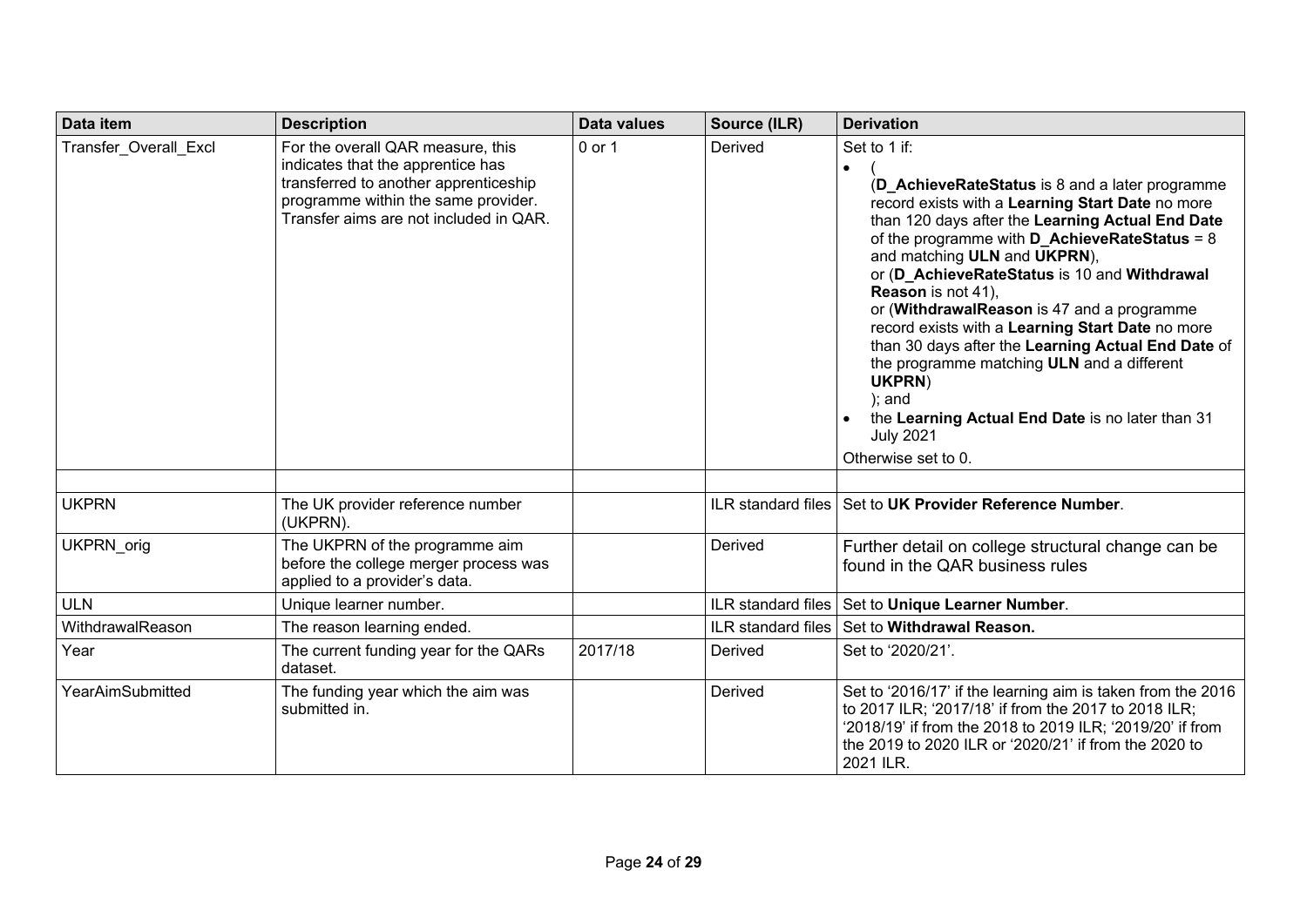# <span id="page-24-0"></span>**Calculating the hybrid end year**

- <span id="page-24-2"></span>42.To understand the logic that hybrid end year uses, it is important to highlight the key QAR derived variables that we use to calculate the hybrid end year, and then how we use these in the calculation. The following examples relate to the 2020 to 2021 QAR data set and we refer to this as the current QAR.
- 43.The key derived variables are:
	- Achievement Year this is the same as  $P$  Achyr
	- Actual End Year this is the same as P\_Actendyr
	- Planned End Year this is the same as P Expendyr

• Reporting Year – this refers to the academic year you submitted the learning aim to us. If the academic year is after the current QAR year, then we set this variable to 2020.5 (for example, if you report the learning aim in 2021 to 2022).

• Overdue Continuing Aim – this is the same as Overdue\_Continuing\_Aim

• Overdue Planned Break – this is the same as Overdue Planned Break

• Year First Reported Completed – this refers to the academic year you first reported the record with a Completion status of code 2 ('Complete') or 3 ('Withdrawn'). If the academic year you first reported the record with a Completion status of code 2 or 3 is after the current QAR year, then we set this variable to 2020.5 (for example, if you report the learning aim in 2021 to 2022).

44.We then implement two steps to calculate the hybrid end year:

## <span id="page-24-1"></span>**Step 1**

45.We assign all records an initial value in step 1, based on the Achievement Year (P\_Achyr), Actual End Year (P\_Actendyr) and Planned End Year (P\_Expendyr) derived variables. The table below explains the conditions we use to set the values. If the data does not meet the first condition, then we apply the second condition. If the data does not meet the second condition, then we apply the third condition.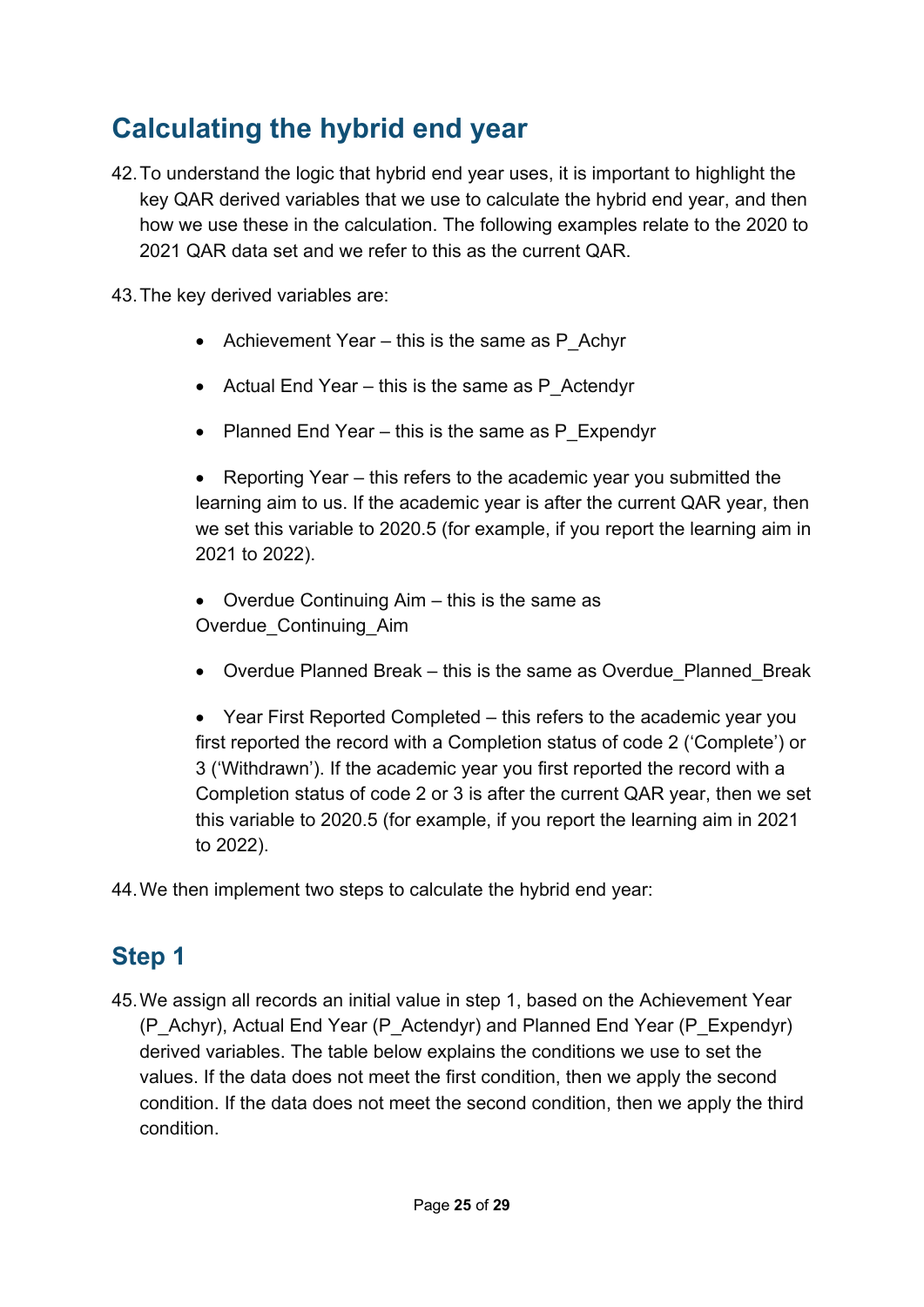| <b>Condition</b>                                                                                                                                    | <b>Outcome</b>                                           | <b>Example</b>                                                                                                   |  |
|-----------------------------------------------------------------------------------------------------------------------------------------------------|----------------------------------------------------------|------------------------------------------------------------------------------------------------------------------|--|
| If the Programme Type is<br>25, and the Funding<br>Model is 36, and                                                                                 | we set hybrid end year to<br>2020.5.                     |                                                                                                                  |  |
| the achievement<br>year is<br>unpopulated, and<br>the ILR data was<br>last reported in<br>2020/21 or after                                          |                                                          |                                                                                                                  |  |
| <b>OR</b>                                                                                                                                           |                                                          |                                                                                                                  |  |
| the achievement<br>year is populated,<br>and the ILR data<br>was last reported<br>in 2018/19 with a<br>2020/21<br>achievement<br>date               |                                                          |                                                                                                                  |  |
| <b>OR</b>                                                                                                                                           |                                                          |                                                                                                                  |  |
| If the Programme Type is<br>25 and the Funding<br>Model is not 36; or the<br>Programme Type is not<br>25; and the actual end<br>year is unpopulated |                                                          |                                                                                                                  |  |
| If the planned end year is<br>greater than or equal to<br>the actual end year and                                                                   | we set hybrid end year to<br>equal the planned end year. | The planned end date is 31/08/2021.<br>The actual end date is 30/05/2021.<br>The achievement date is 30/08/2021. |  |
| achievement year                                                                                                                                    |                                                          | The planned end year is 2021. The<br>actual end year is 2020. The<br>achievement year is 2021.                   |  |
|                                                                                                                                                     |                                                          | 2021 is greater than 2020, so the<br>hybrid end year is set to 2020.5.                                           |  |
| If the achievement year is<br>greater than or equal to                                                                                              | we set hybrid end year to<br>equal the achievement year. | The actual end date is 30/05/2021.<br>The achievement date is 30/08/2021.                                        |  |
| the actual end year                                                                                                                                 |                                                          | The actual end year is 2020. The<br>achievement year is 2021.                                                    |  |
|                                                                                                                                                     |                                                          | 2021 is greater than 2020, so the<br>hybrid end year is set to 2020.5.                                           |  |
| Else                                                                                                                                                | we set hybrid end year to<br>equal the actual end year.  |                                                                                                                  |  |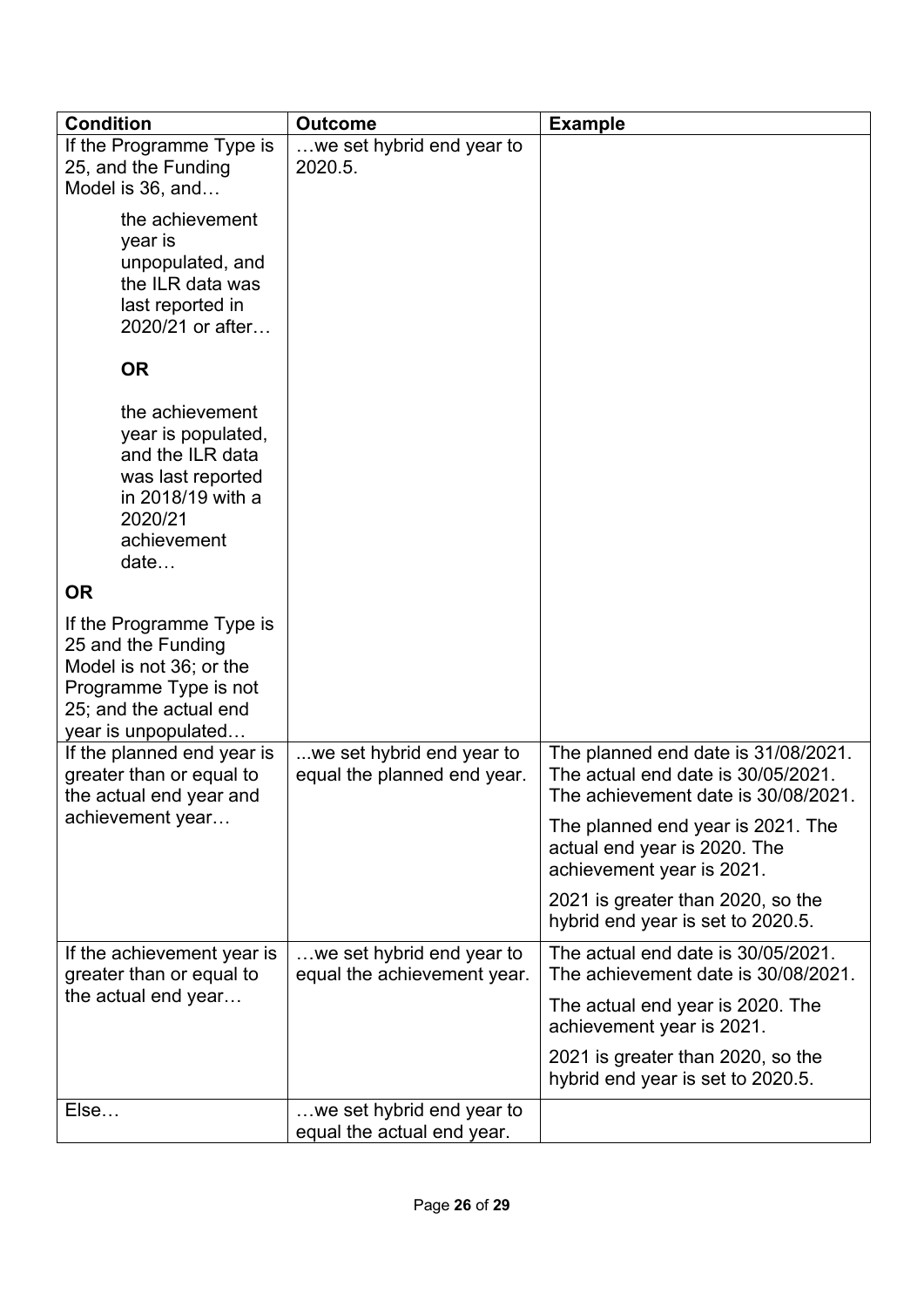# <span id="page-26-0"></span>**Step 2**

46.We use the output from step 1 for step 2, when we account for the other derived variables.

| <b>Condition</b>                                                                                                                             | <b>Outcome</b>                                                                                                                                         | <b>Example</b>                                                                                                                                                                                                                                                                |
|----------------------------------------------------------------------------------------------------------------------------------------------|--------------------------------------------------------------------------------------------------------------------------------------------------------|-------------------------------------------------------------------------------------------------------------------------------------------------------------------------------------------------------------------------------------------------------------------------------|
| If the record is marked as<br>an overdue continuing<br>aim                                                                                   | we set the hybrid end<br>year to the maximum<br>value recorded in the<br>actual end year, planned<br>end year and reporting<br>year derived variables. | The record is marked as an overdue<br>continuing aim, the reporting year is 2018,<br>the actual end year is unpopulated and the<br>planned the planned end year is 2020.<br>The hybrid end year is set to 2020.                                                               |
| If the record is marked as<br>an overdue planned break<br>and the hybrid end year<br>from step 1 is after the<br>current QAR year            | we set the hybrid end<br>year to 2020.5.                                                                                                               |                                                                                                                                                                                                                                                                               |
| If the record is marked as<br>an overdue planned break<br>and the hybrid end year<br>from step 1 is <b>not</b> after<br>the current QAR year | we set the hybrid end<br>year to the hybrid end<br>year from step 1 plus one<br>year.                                                                  | The record is marked as an overdue<br>planned break, the planned end year is<br>2019 and the actual end year is 2018.<br>The hybrid end year from step 1 is 2019,<br>the hybrid end year in step 2 is set to 2019<br>plus one year, so the hybrid end year is<br>set to 2020. |
| If the year first reported<br>completed is after the<br>hybrid end year from step<br>1                                                       | we set the hybrid end<br>year to equal the first year<br>reported complete.                                                                            | The planned end year is 2019, the actual<br>end year is 2018, the year first reported<br>complete is 2020.                                                                                                                                                                    |
|                                                                                                                                              |                                                                                                                                                        | The hybrid end year from step 1 is 2019,<br>the year first reported complete is after<br>this, so the hybrid end year is set to 2020.                                                                                                                                         |
| Else                                                                                                                                         | bybrid end year is set to<br>the value from step 1.                                                                                                    |                                                                                                                                                                                                                                                                               |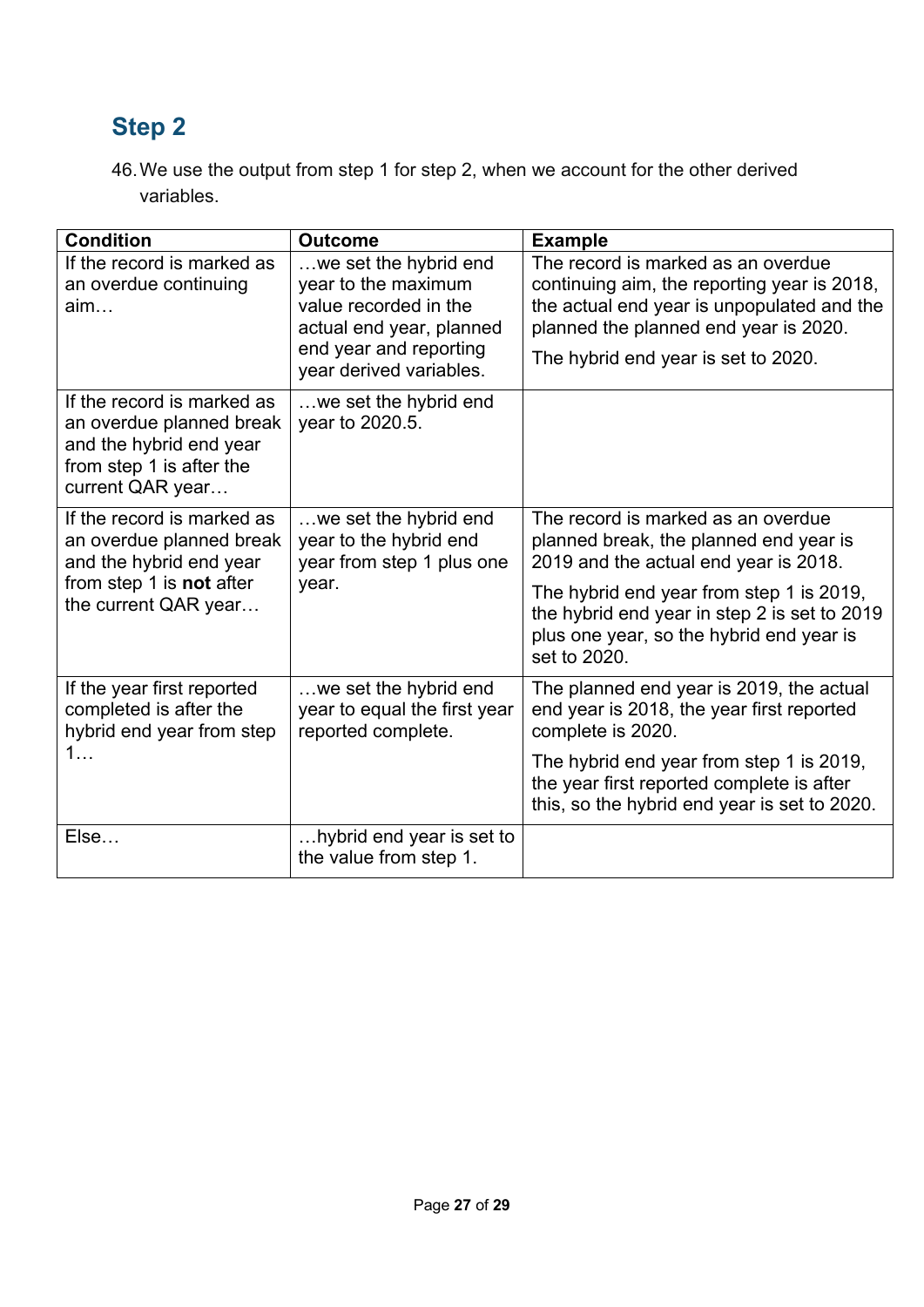# <span id="page-27-0"></span>**Further examples**

47.The following table gives some more examples using the steps given above.

| Key criteria                        | Hybrid end year and explanation                                                                                                    |  |
|-------------------------------------|------------------------------------------------------------------------------------------------------------------------------------|--|
| • Planned end date = $20/05/21$     | 2020/21 – because the later of the 3 dates                                                                                         |  |
| Actual end date $(AED) = 20/05/20$  | is in the 2020 to 2021 funding year.                                                                                               |  |
| • AED first reported in 2020/21     |                                                                                                                                    |  |
| • Planned end date = $20/05/21$     | 2020/21 – because the later of the 3 dates                                                                                         |  |
| • Actual end date = $25/07/21$      | is in the 2020 to 2021 funding year.                                                                                               |  |
| AED first reported in 2020/21       |                                                                                                                                    |  |
| • Planned end date = $20/06/21$     | $2021/22$ – because the later of the 3 dates                                                                                       |  |
| • Actual end date = $25/07/21$      | is in the 2021 to 2022 funding year.                                                                                               |  |
| • AED first reported in R04 2021/22 |                                                                                                                                    |  |
| rather than occurring in 2021/22    |                                                                                                                                    |  |
| • Planned end date = $20/08/21$     | $2021/22$ – because the later of the 3 dates                                                                                       |  |
| Actual end date = $25/07/21$        | is in the 2021 to 2022 funding year.                                                                                               |  |
| AED first reported in 2020/21       |                                                                                                                                    |  |
| Planned end date = $20/05/21$       | 2020/21 – because the later of the 3 dates                                                                                         |  |
| Actual end date = $25/07/21$        | is in the 2020 to 2021 funding year.                                                                                               |  |
| AED first reported in 2020/21       | The actual end date was first reported in<br>2020 to 2021, so we discount the second<br>instance that was reported in 2021 to 2022 |  |
| • AED then corrected to a month     |                                                                                                                                    |  |
| earlier in R04 2021/22 to 25/06/21  |                                                                                                                                    |  |
|                                     |                                                                                                                                    |  |